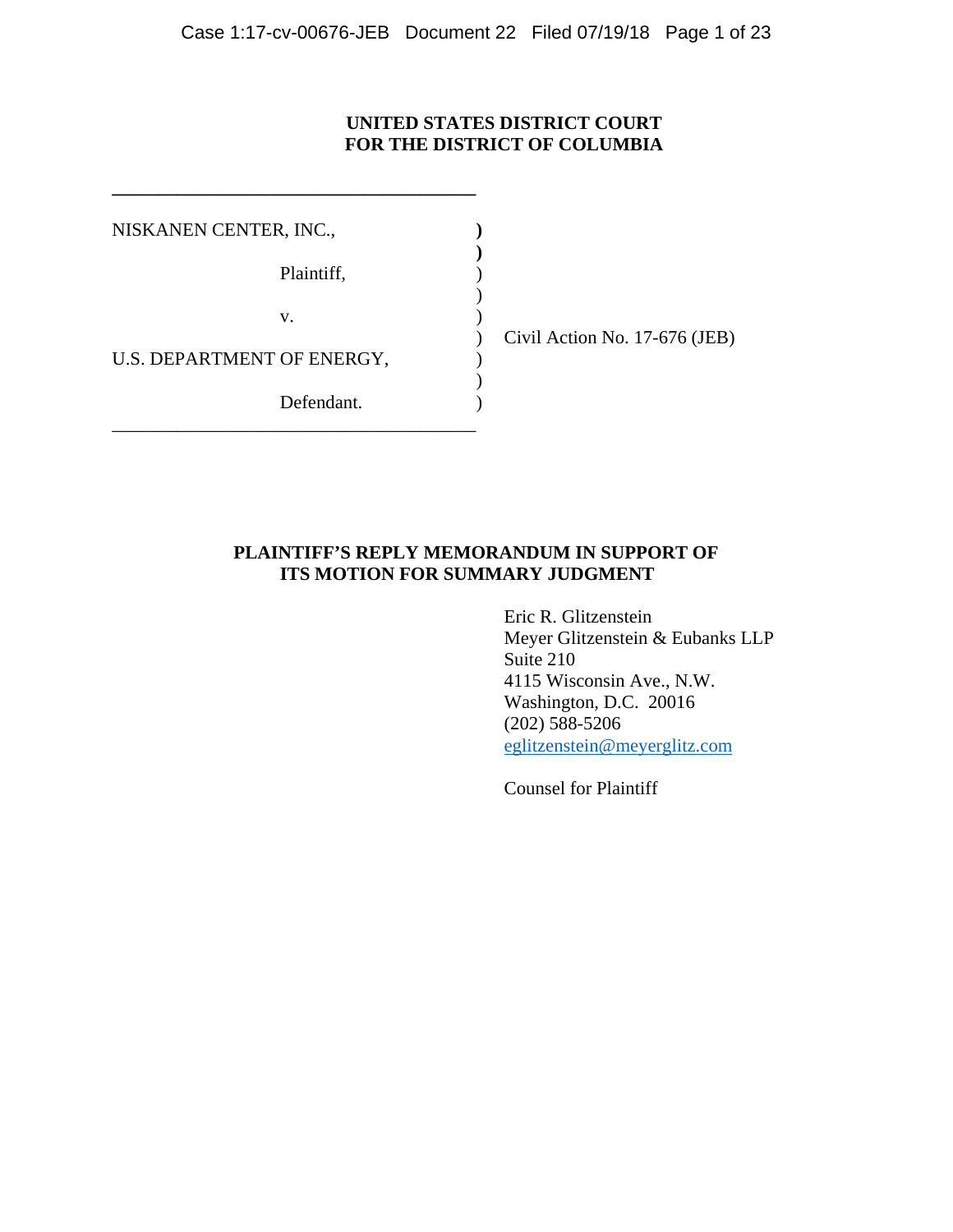# **TABLE OF CONTENTS**

# **PAGE**

| $\mathbf{I}$ . |                | DOE HAS NOT ESTABLISHED THAT THE RECORDS<br>MAY BE WITHHELD UNDER EXEMPTION 4 AS |                                                                                                                                                     |  |
|----------------|----------------|----------------------------------------------------------------------------------|-----------------------------------------------------------------------------------------------------------------------------------------------------|--|
|                | A <sub>1</sub> |                                                                                  | THE WITHHELD DOCUMENTS DO NOT SATISFY THE<br><b>CIRCUIT'S EXEMPTION 4 STANDARDS FOR</b>                                                             |  |
|                |                | 1.                                                                               | DOE Has Made No Factual Showing That The                                                                                                            |  |
|                |                | 2.                                                                               | DOE's Contention That The Documents Were<br>"Voluntarily" Submitted Is Based On The Legal Fiction<br>That There Is A Meaningful Distinction Between |  |
|                | <b>B.</b>      |                                                                                  | DOE HAS NOT ESTABLISHED THAT ANY OF THE<br>WITHHELD MATERIALS ARE "PRIVILEGED."  14                                                                 |  |
| II.            |                |                                                                                  | DOE DID NOT CONDUCT A SEARCH REASONABLY<br>CALCULCATED TO UNCOVER ALL RESPONSIVE                                                                    |  |
|                |                |                                                                                  |                                                                                                                                                     |  |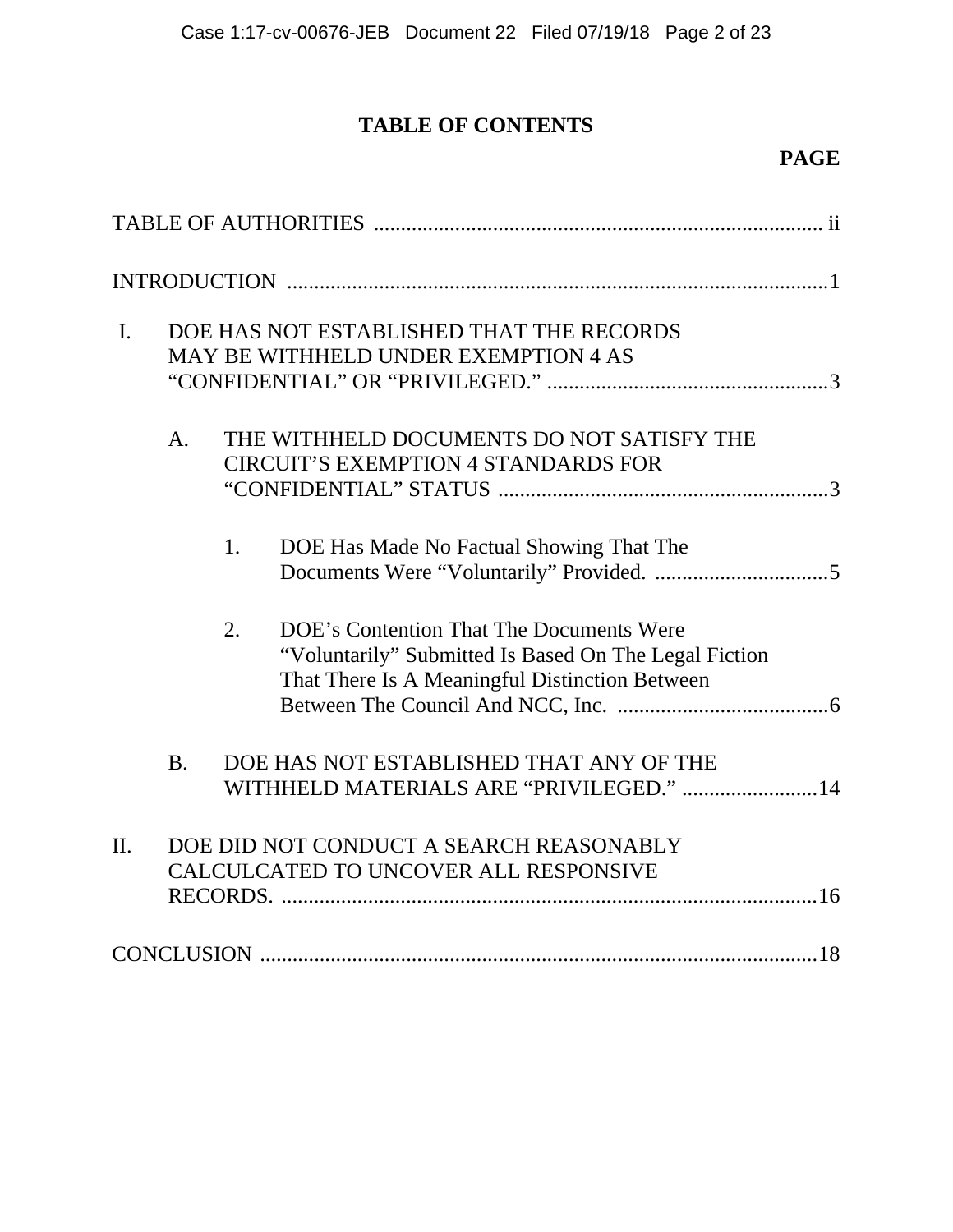## **TABLE OF AUTHORITIES**

| <b>CASES</b>                                                                                                              | <b>PAGE</b> |
|---------------------------------------------------------------------------------------------------------------------------|-------------|
| Capital Tel. Co. v. FCC,                                                                                                  |             |
| Coffey v. Bureau of Land Mgmt.,                                                                                           |             |
| Critical Mass Energy Project v. Nuclear Regulatory Comm'n,                                                                |             |
| Flynn v. R.C. Title,                                                                                                      |             |
| Founding Church of Scientology of Washington, D.C., Inc. v. Webster,                                                      |             |
| In re 1438 Meridian Place, N.W., Inc.,                                                                                    |             |
| Island Architectural Woodwork, Inc. v. NLRB,                                                                              |             |
| Nat'l Ass'n of Home Builders v. Norton,                                                                                   |             |
| National Ass'n of Criminal Defense Lawyers v. Dep't of Justice Executive Office<br>for U.S. Attorney,                     |             |
| Public Emps. for Envtl. Responsibility. v. U.S. EPA,<br>F. Supp. 3d __, No. 17-652 (BAH), 2018 WL 2464463 (D.D.C. June 1, |             |
| Quinn v. Butz,                                                                                                            |             |
| <b>STATUTES</b>                                                                                                           |             |
|                                                                                                                           |             |
|                                                                                                                           |             |
|                                                                                                                           |             |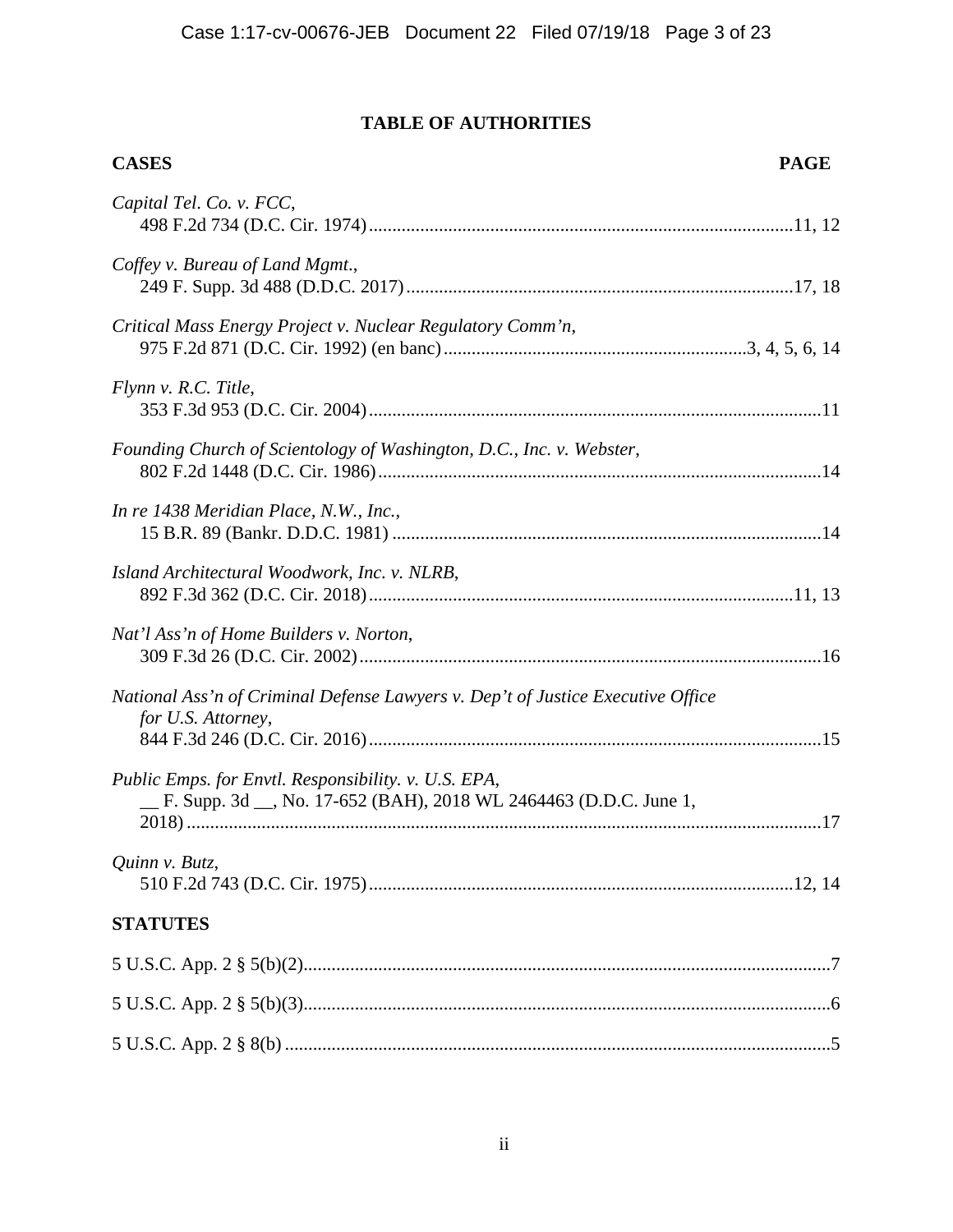## **OTHER AUTHORITIES**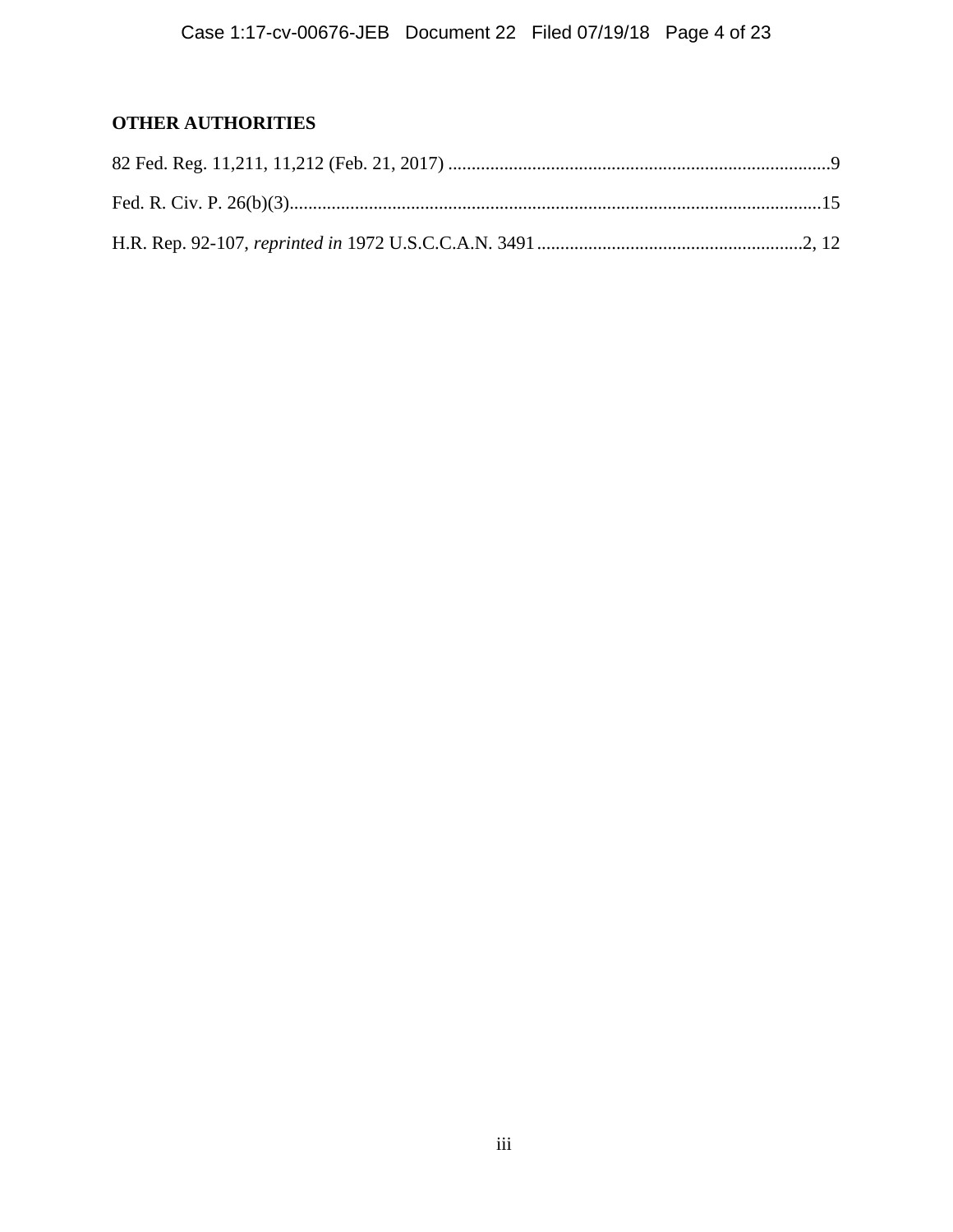## **UNITED STATES DISTRICT COURT FOR THE DISTRICT OF COLUMBIA**

| NISKANEN CENTER, INC.,     |            |  |
|----------------------------|------------|--|
|                            | Plaintiff, |  |
|                            | V.         |  |
| U.S. DEPARTMENT OF ENERGY, |            |  |
|                            | Defendant. |  |

**\_\_\_\_\_\_\_\_\_\_\_\_\_\_\_\_\_\_\_\_\_\_\_\_\_\_\_\_\_\_\_\_\_\_\_\_\_\_\_** 

) Civil Action No. 17-676 (JEB)

## **PLAINTIFF'S REPLY MEMORANDUM IN SUPPORT OF ITS MOTION FOR SUMMARY JUDGMENT**

## **INTRODUCTION**

In this Freedom of Information Act ("FOIA") case concerning Department of Energy ("DOE") records pertaining to an industry dominated federal advisory committee, the National Coal Council ("Council" or "NCC"), Plaintiff Niskanen Center's motion for summary judgment and opposition to DOE's motion demonstrated that DOE failed to sustain its burden of establishing either that the documents at issue are subject to Exemption 4, or that DOE engaged in a search reasonably designed to locate all responsive materials. *See* ECF No. 17, 18. Plaintiff's motion explained why the public has a significant interest in the work of the Council, and especially in records bearing on the funding of the work of a formally chartered federal advisory committee that has preferential access to the Secretary of Energy and other high-ranking officials in the Administration. In addition, Plaintiff explained why DOE had not met its burden to demonstrate that the withheld materials fall within the strictures of Exemption 4. As for the search issue, Plaintiff pinpointed a number of specific ways in which DOE's effort to uncover responsive materials, as described by DOE itself, was plainly deficient.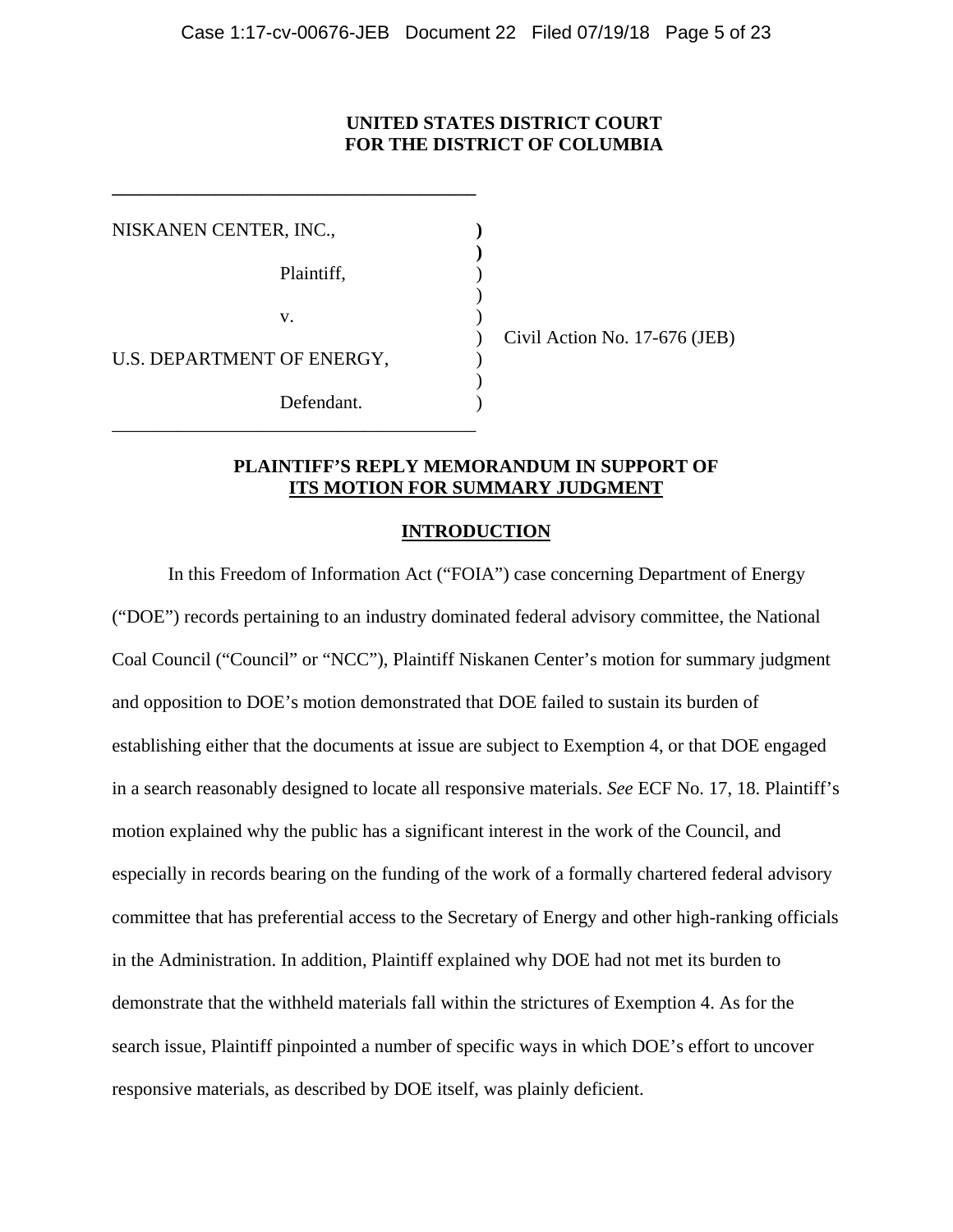In response, DOE has made no effort to dispute that the public has a substantial interest in records bearing on the Council, particularly in view of Congress's stated purpose, in enacting the Federal Advisory Committee Act ("FACA), that federal advisory committees be fairly balanced and not be susceptible to abuse by "special interest groups [seeking] to exercise undue influence upon the government through the dominance of advisory committees which deal with matters in which they have vested interests." H.R. Rep. 92-107, *reprinted in* 1972 U.S.C.C.A.N. 3491, 3496; *see* Pl.'s Mem. in Supp. of its Mot. for Summ. J. ("Pl. Mem.") at 5-6. Rather, DOE has now submitted a Declaration from Janet Gellici, who is the CEO of *both* the Council<sup>1</sup> and its alter ego, NCC, Inc., that concedes that DOE is withholding information so that the public does *not* obtain information illuminating how an influential federal advisory committee is being funded and whether that funding arrangement violates FACA. Ms. Gellici says in her Declaration that if the public is fully informed as to who is funding the Council's work and to what extent, this "could lead to public discrediting of the NCC and its reports," and, further, that "[p]utting this information into the public domain *could lead members of the public to believe that NCC, Inc.'s operations and NCC reports are dominated by certain members*" and that "*FACA prohibits this practice by requiring NCC's members to be fairly balanced* . . . ." Decl. of Janet Gellici ("Gellici Decl."), ECF No. 20-1 ¶ 7 (emphasis added).

 But putting information in the "public domain" that will shed light on whether an official federal advisory committee used by DOE to establish government energy and environmental policy is "dominated" by certain representatives of the coal industry in potential violation of federal law is *precisely* the kind of public disclosure that FOIA was designed to accomplish. *See*

<sup>&</sup>lt;sup>1</sup> See htttp://www.nationalcoalcouncil.org/page-CEO-Message.html (attached as Pl. Ex. U).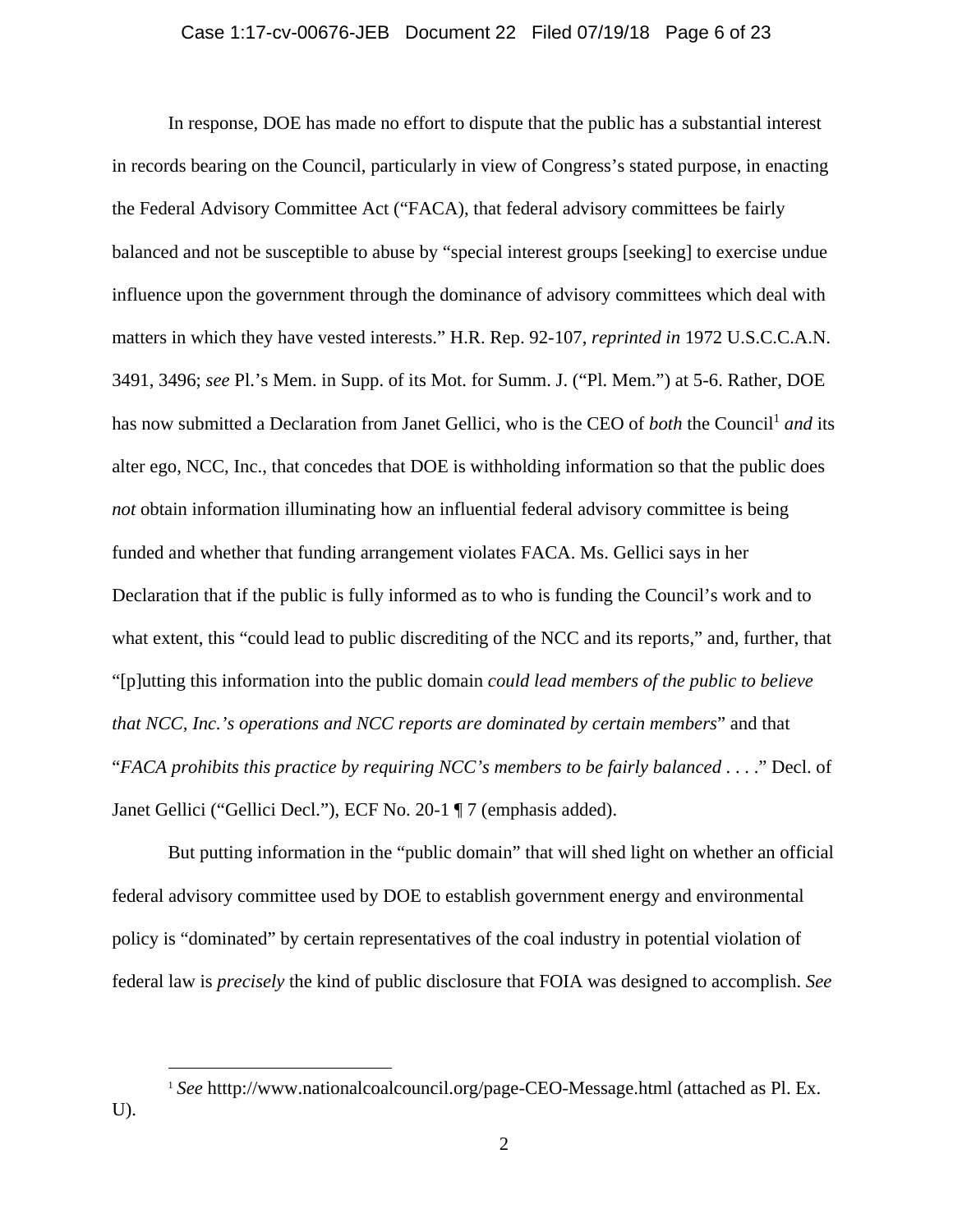Pl. Mem. at 2. Moreover, although DOE has submitted two additional Declarations in response to Plaintiff's arguments (one from Ms. Gellici, and a supplemental Declaration from DOE's FOIA Officer), DOE has again not come close to satisfying the standards for withholding under Exemption 4. Nor has DOE demonstrated that it conducted a search reasonably designed to locate all responsive materials. Consequently, Plaintiff's motion for summary judgment must be granted.

### **I. DOE HAS NOT ESTABLISHED THAT THE RECORDS MAY BE WITHHELD UNDER EXEMPTION 4 AS "CONFIDENTIAL" OR "PRIVILEGED."**

## **A. THE WITHHELD DOCUMENTS DO NOT SATISFY THE CIRCUIT'S EXEMPTION 4 STANDARDS FOR "CONFIDENTIAL" STATUS.**

 Plaintiff's opening brief explained that the conclusory descriptions in DOE's *Vaughn* Index do not satisfy the standards established by Circuit precedent. Pl. Mem. at 15-19. In addition, Plaintiffs explained that DOE has failed to carry its burden to justify any withholdings under Exemption 4, either under the test established in *National Parks*—which applies to documents provided to a federal agency involuntarily (such as those generated by or for a federal advisory committee)—or the test set forth in *Critical Mass*, which applies to documents provided to an agency on a purely voluntary basis. *Id*. at 21-37.

In response, DOE has not supplemented its *Vaughn* Index with more detailed descriptions of the documents at issue. Nor has the agency persuasively rebutted any of Plaintiff's detailed Exemption 4 arguments regarding the reasons why the *National Parks* test clearly applies here or why the materials may not be withheld under either test. Instead, DOE's two-page legal response, along with the two new Declarations, reinforce why the Court must grant summary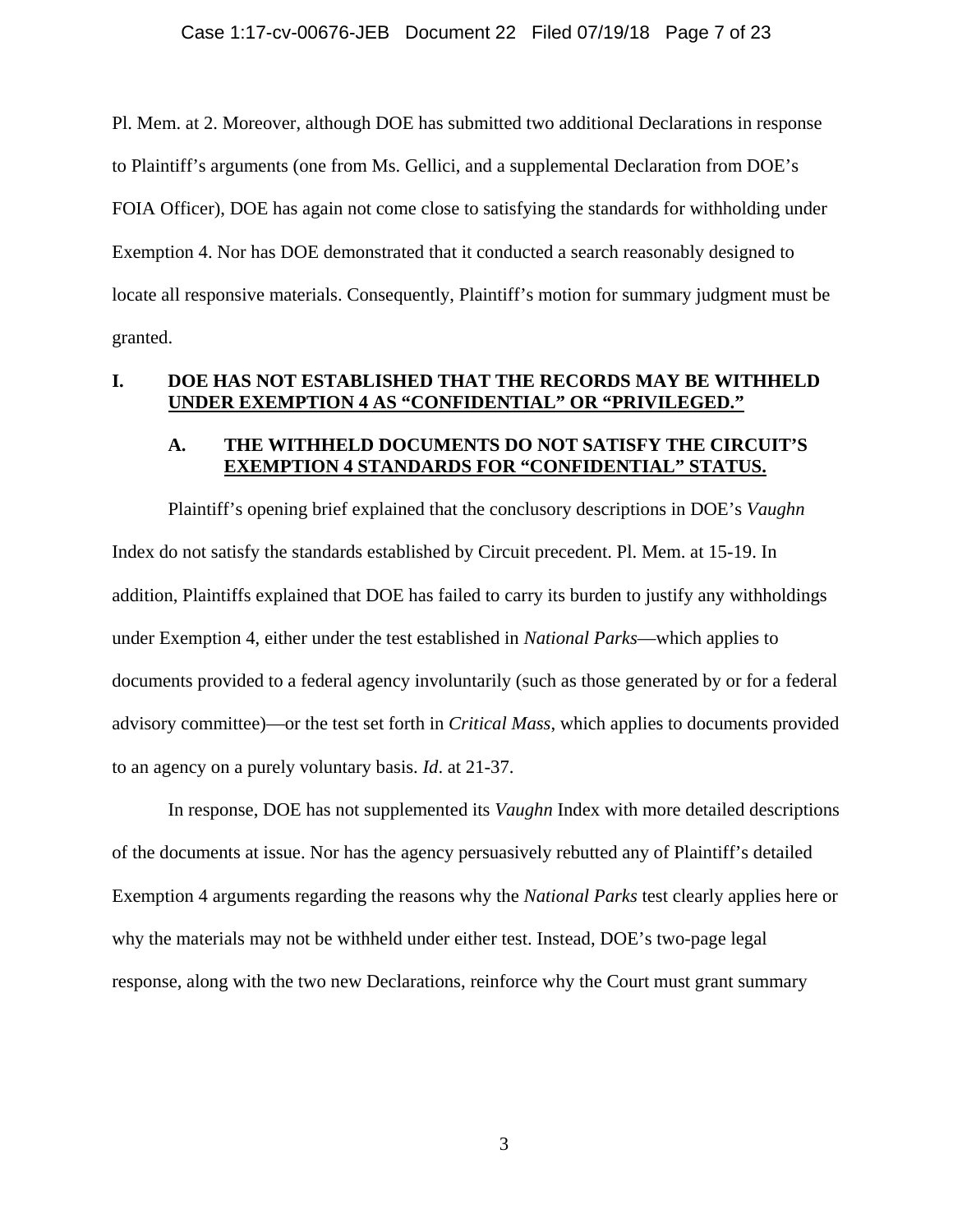#### Case 1:17-cv-00676-JEB Document 22 Filed 07/19/18 Page 8 of 23

judgment for Plaintiff as to the Exemption 4 withholdings predicated on the assertion of "confidential" status.<sup>2</sup>

 To begin with, as to DOE's claim that most of the materials are properly withheld as "confidential," DOE's cursory Exemption 4 discussion advances no argument whatsoever that DOE has (or could) satisfy the *National Parks* test for records that have been obtained as a mandatory matter. *See* Def.'s Reply in Supp. of its Summ. J. Mot. and Opp'n to Pl.'s Cross-Mot. for Summ. J. ("DOE Opp/Reply"), ECF No. 20 at 5-7.3 Instead, DOE's *entire* argument is that the materials were provided to DOE "voluntarily" *by NCC, Inc.*, and hence the *Critical Mass* test applies. *See* DOE Opp/Reply at 6 ("since the documents at issue were provided voluntarily, the Court's analysis is governed by *Critical Mass*"). Consequently, by putting all of its eggs in the *Critical Mass* basket, DOE has waived any argument that the materials could be withheld if, as Plaintiff contends, *National Parks* governs here. For several reasons, DOE has not and cannot sustain its burden to establish that the *Critical Mass* test applies.

<sup>2</sup> As to Doc. 3 in the *Vaughn* Index and one of the redactions in Doc. 1, Plaintiff pointed out in its opening brief that the vague reference to "litigation" did not even satisfy Exemption 4's low threshold requirement that withheld materials be "commercial or financial" in nature. *See* Pl. Mem. at 20-21. Although the Gellici Declaration says nothing about those specific withholdings, the Supplemental Morris Declaration submitted by DOE's FOIA Officer now asserts that they concern information related to NCC, Inc.'s "brokerage account." *See* Supplemental Declaration of Alexander C. Morris ("Suppl. Morris Decl."), ECF No. 20-2 ¶¶ 19, 22. Assuming that this belated, conclusory representation—made by DOE's FOIA Officer rather than the Council/NCC, Inc.'s own declarant—is sufficient to satisfy Exemption 4's threshold requirement, DOE has not sustained its burden to demonstrate that the withheld materials are "confidential" or "privileged." *See infra* at 4-16.

<sup>&</sup>lt;sup>3</sup> DOE says that the only document withheld as "privileged" is Doc. 3, and that Plaintiff was "incorrect" in assuming that the portion of Doc. 1 relating to "potential private litigation" was withheld on "privilege" grounds. DOE Opp/Reply at 7 n.1. Consequently, if the Court agrees with Plaintiff on the insufficiency of DOE's "confidential" demonstration, this would encompass all documents other than Doc. 3, which is discussed separately below. *See infra* at 14- 16.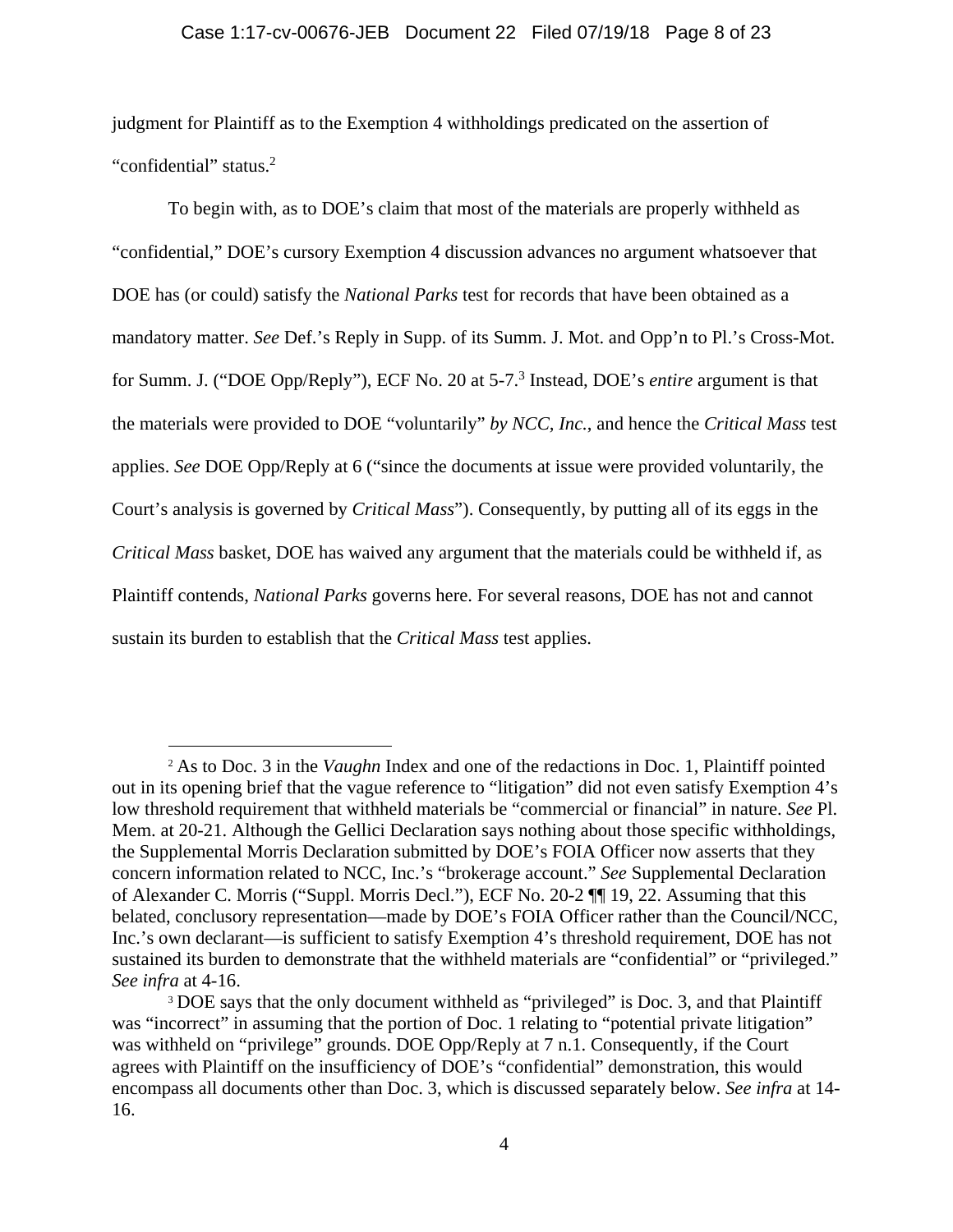### **1. DOE Has Made No Factual Showing That The Documents Were "Voluntarily" Provided.**

First, other than asserting in conclusory fashion that the documents at issue "were provided voluntarily," Suppl. Morris Decl. ¶ 14, DOE has provided no *evidence* to support that proposition. As to most of the records (those dating from 2008), the Declaration belatedly submitted by the CEO of the Council/NCC, Inc. admits that she has "*no knowledge of why these documents were shared with the DOE*." Gellici Decl. ¶ 4 (emphasis added). Nor does DOE's current FOIA Officer purport to have any personal knowledge of the circumstances under which these documents were provided to DOE. Consequently, as to the 2008 documents (Nos. 1, 2, 3, 4, 5), DOE has proffered *no evidence whatsoever* on which the Court could base a conclusion that the *Critical Mass* framework applies. Plaintiff is entitled to summary judgment as to those documents for this reason alone.<sup>4</sup>

 As to the only remaining document at issue (No. 19), which was generated in 2016, DOE proffers scant more, and surely not enough under Circuit precedent to support the proposition that *Critical Mass* rather than *National Parks* applies. Ms. Gellici asserts that the document was "shared voluntarily and in confidence with our designated federal officer," Gellici Decl. ¶ 5, but says nothing more about why, or the circumstances under which, the document was provided to the federal official overseeing the Council's FACA compliance.

Nor has DOE submitted a Declaration from the Council's "designated federal officer" i.e., the federal employee legally responsible for overseeing the Council's work and ensuring its compliance with FACA's requirements, *see* 5 U.S.C. App. 2 § 8(b) (providing that each agency

<sup>4</sup> Doc. 1 is erroneously identified in the *Vaughn* Index as dating from "11/13/2017," which post-dates when the documents were produced to Plaintiff. *See* ECF No. 16-1 at 2. The actual date of the document is November 13, 2008. *See* Pl. Ex. V (attached).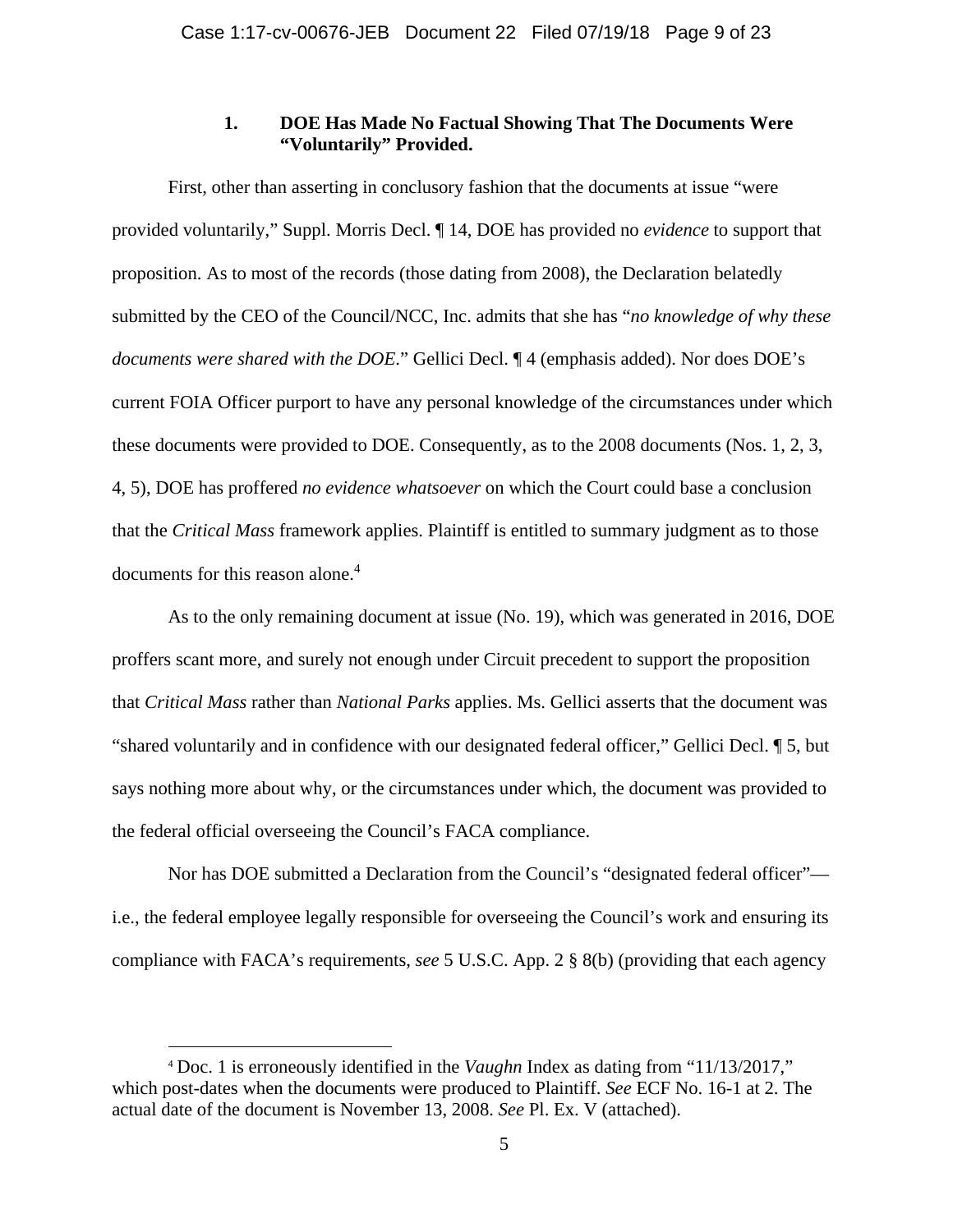#### Case 1:17-cv-00676-JEB Document 22 Filed 07/19/18 Page 10 of 23

"shall designate an Advisory Committee Management Officer who shall . . . exercise control and supervision over" the committee's operations, and "assemble and maintain the reports, records, and other papers of such committee during its existence"); *see also* Pl. Mem. at 6. DOE's FOIA Officer says only that the document was provided to "show DOE the state of NCC, Inc.'s finances," Supp. Morris Decl. ¶ 14, without explaining, e.g., the nature of DOE's interest in the "state of NCC, Inc.'s finances"; whether the documents were furnished to DOE's "designated federal officer" in his legal capacity as overseer of the Council's compliance with FACA's legal requirements; whether DOE instructed the Council/NCC, Inc. to furnish the document so that DOE could assess who, exactly, is funding the Council's advisory work (and, in turn, discharge DOE's obligation to ensure that the Council is not being "inappropriately influenced . . . by any special interest" in violation of FACA, 5 U.S.C. App. 2  $\S$  5(b)(3)); or any other information that might bear on whether the document was furnished "voluntarily." Simply put, therefore, DOE's factual showing falls woefully short of what Circuit precedent demands for a reviewing court to conclude that a submission of information to a federal agency was genuinely "voluntary" for purposes of applying *Critical Mass* rather than *National Parks*. *See* Pl. Mem. at 21-25.

## **2. DOE's Contention That The Documents Were "Voluntarily" Submitted Is Based On The Legal Fiction That There Is A Meaningful Distinction Between The Council and NCC, Inc.**

Although DOE's anemic factual showing is sufficient to resolve the issue in Plaintiff's favor, there is also a more fundamental legal reason why the Court must reject DOE's argument that any of the documents at issue were furnished voluntarily. DOE's argument is based entirely on the legal artifice that there is some meaningful, let alone dispositive, legal distinction between the Council and NCC, Inc.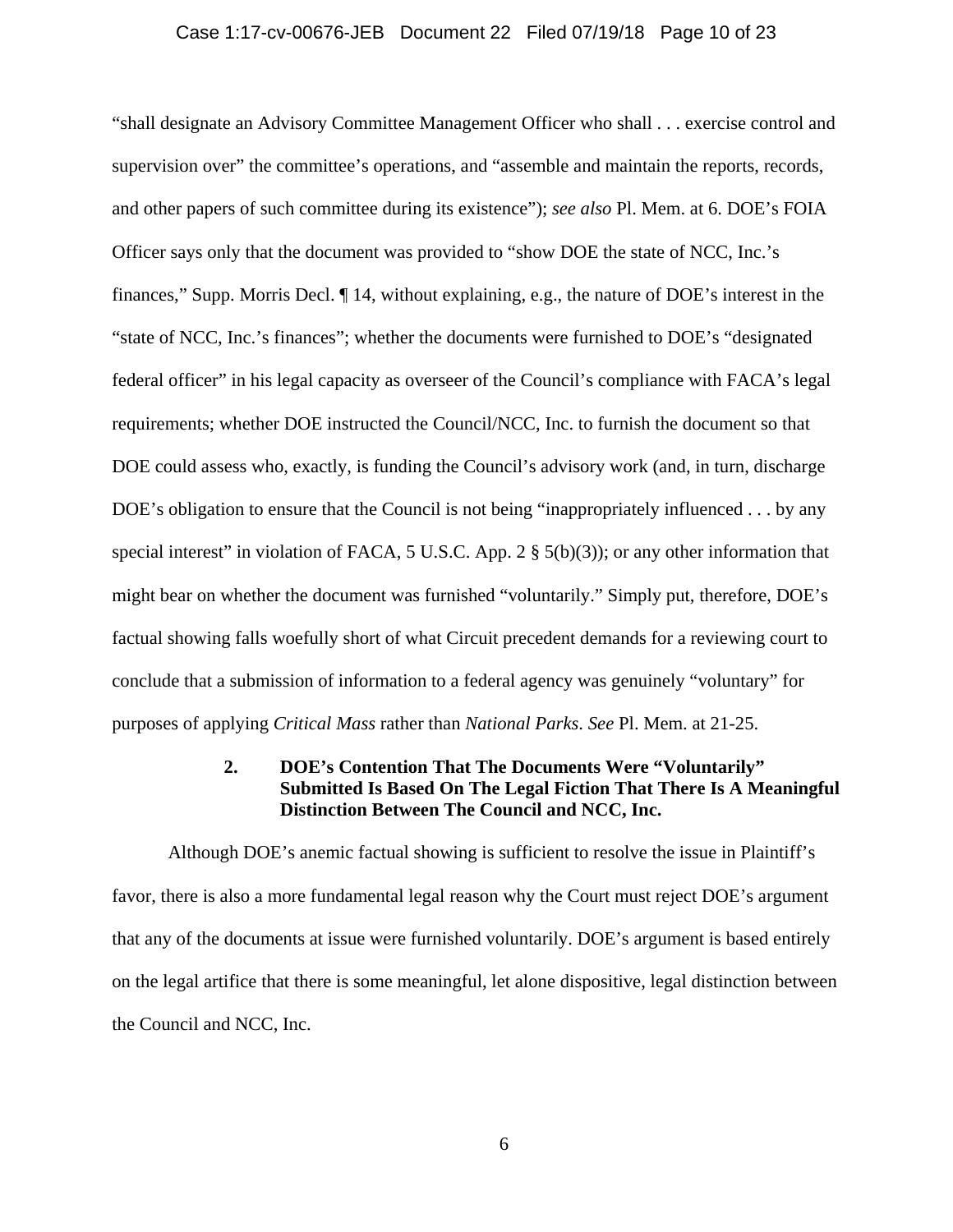#### Case 1:17-cv-00676-JEB Document 22 Filed 07/19/18 Page 11 of 23

 In its opening brief, Plaintiff explained that the Council, a chartered federal advisory committee that was created and is operated with the singular purpose of advising the federal government, certainly does not furnish materials to DOE "voluntarily" within the meaning of Circuit precedent because DOE has the plenary authority (indeed, the legal duty) to demand the production *from its own chartered advisory committee* of whatever materials DOE needs or wants to ensure that all of FACA's openness and accountability requirements are being fulfilled. *See* Pl. Mem. at 23-25. This is especially so for documents relating to who is *paying for* the advisory work of the Council because, once again, DOE is obligated by federal law to understand and oversee such funding to ensure (among other requirements) that the federal advisory committee is not being "inappropriately influenced . . . by any special interest." 5 U.S.C. App. 2 § 5(b)(2).

 Crucially, therefore, DOE does not dispute that documents emanating *from the Council itself* cannot be deemed to be "voluntarily" provided to the federal agency to which the Council reports, that exercises control over the Council, and that can terminate the Council at any time and for any reason of DOE's choosing. Accordingly, DOE's legal position regarding the Exemption 4 withholdings turns entirel*y* on DOE's contention that the Council and NCC, Inc "are not one and the same" and that Plaintiff is "incorrect" in describing NCC, Inc. as the Council's "alter ego." DOE Opp/Reply at 5.

In effect, DOE's legal position is that publicly-important documents that reflect the financial underpinnings of a federal advisory committee and that *would* be subject to (and would fail) the stringent *National Parks* test if furnished by the Council, may nonetheless be withheld from public scrutiny because the documents were instead provided by an entity created for the purpose of supporting the federal advisory committee, and that has no legal or practical function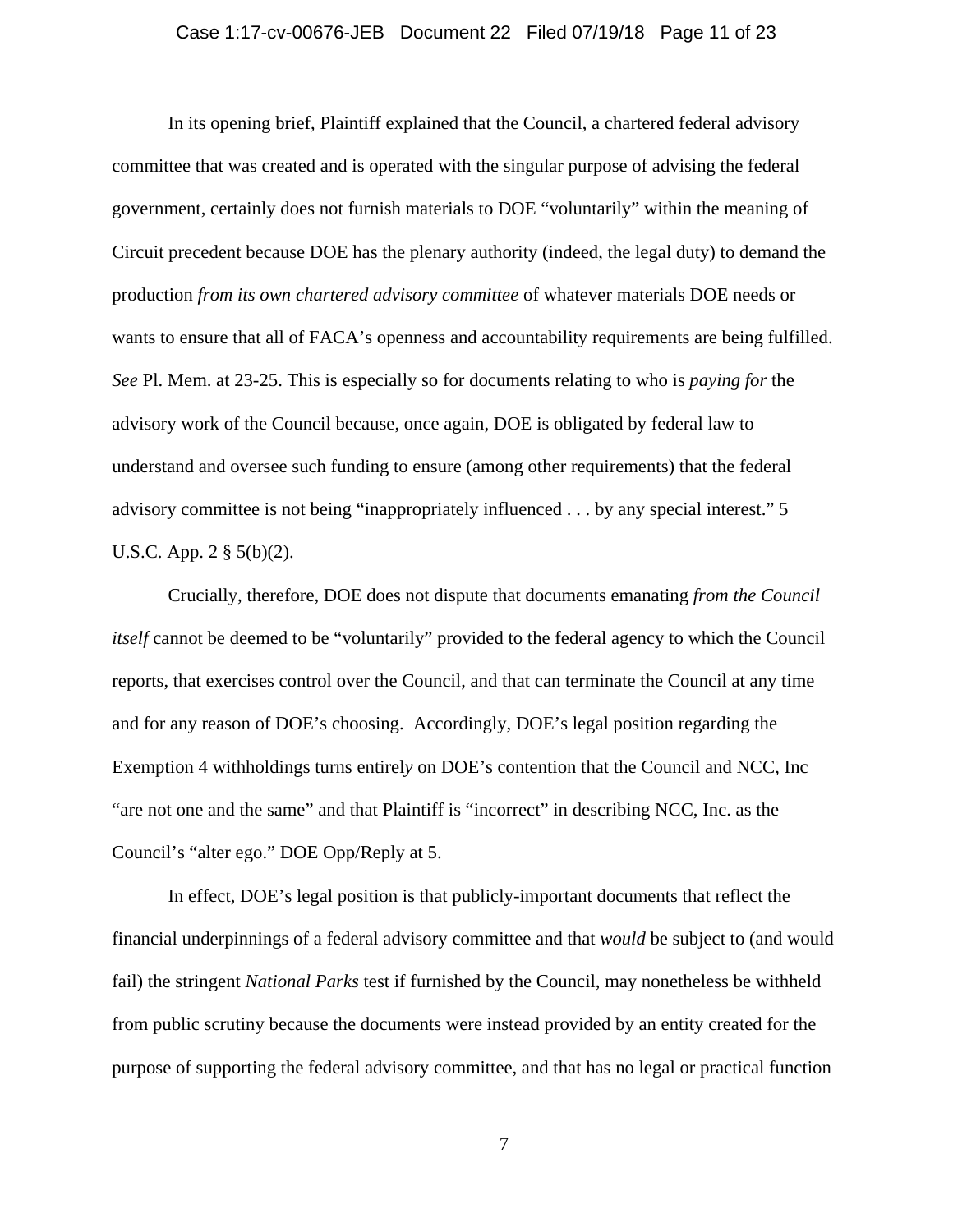## Case 1:17-cv-00676-JEB Document 22 Filed 07/19/18 Page 12 of 23

other than to assist with the committee's federal advisory function. *See* Pl. Mem. at 9-10; Gellici Decl. ¶ 2 (admitting that NCC, Inc. was created "to handle all of the business activities *required to fulfill NCC's charter*") (emphasis added). However, there are multiple flaws in this transparent effort to play a shell game with the public's fundamental right to know who is paying for the work of an influential federal advisory committee that has preferential access to the Secretary of Energy and other high-ranking federal officials on such vitally important topics as whether and how the federal government should be promoting coal as an energy source in an era of climate change. *See* Pl. Mem. at 7-10.

To begin with, just as it would make no legal or logical sense to hold that a chartered federal advisory committee provides its records "voluntarily" to the federal agency it serves, it would likewise make no sense to hold that an entity that exists for no purpose other than to facilitate the existence of the federal advisory committee does so. That is especially true under the specific circumstances before the Court here. Although DOE asserts that the Council and NCC, Inc. "are not one and the same" and that Plaintiff was "incorrect" in characterizing NCC, Inc., as the "alter ego" of the Council, DOE Opp/Reply at 5, those unsubstantiated assertions are belied by the Council/NCC, Inc.'s own website and other public documents, which treat the entities as synonymous and stress their parallel purpose, structure, and personnel.

As noted in Plaintiff's opening brief (at 9), with no rebuttal from DOE, the Council/NCC, Inc's *single, joint website* states that the *Council* "incorporated as a 501c6 non-profit organization in the State of Virginia," and that the "leadership of the NCC serves as officers of NCC, Inc. and members of the Council serve as NCC Inc. shareholders." Pl. Ex. A at 4; *see also* Pl. Ex. B at 51 (explanation at public meeting of the Council that "every member who's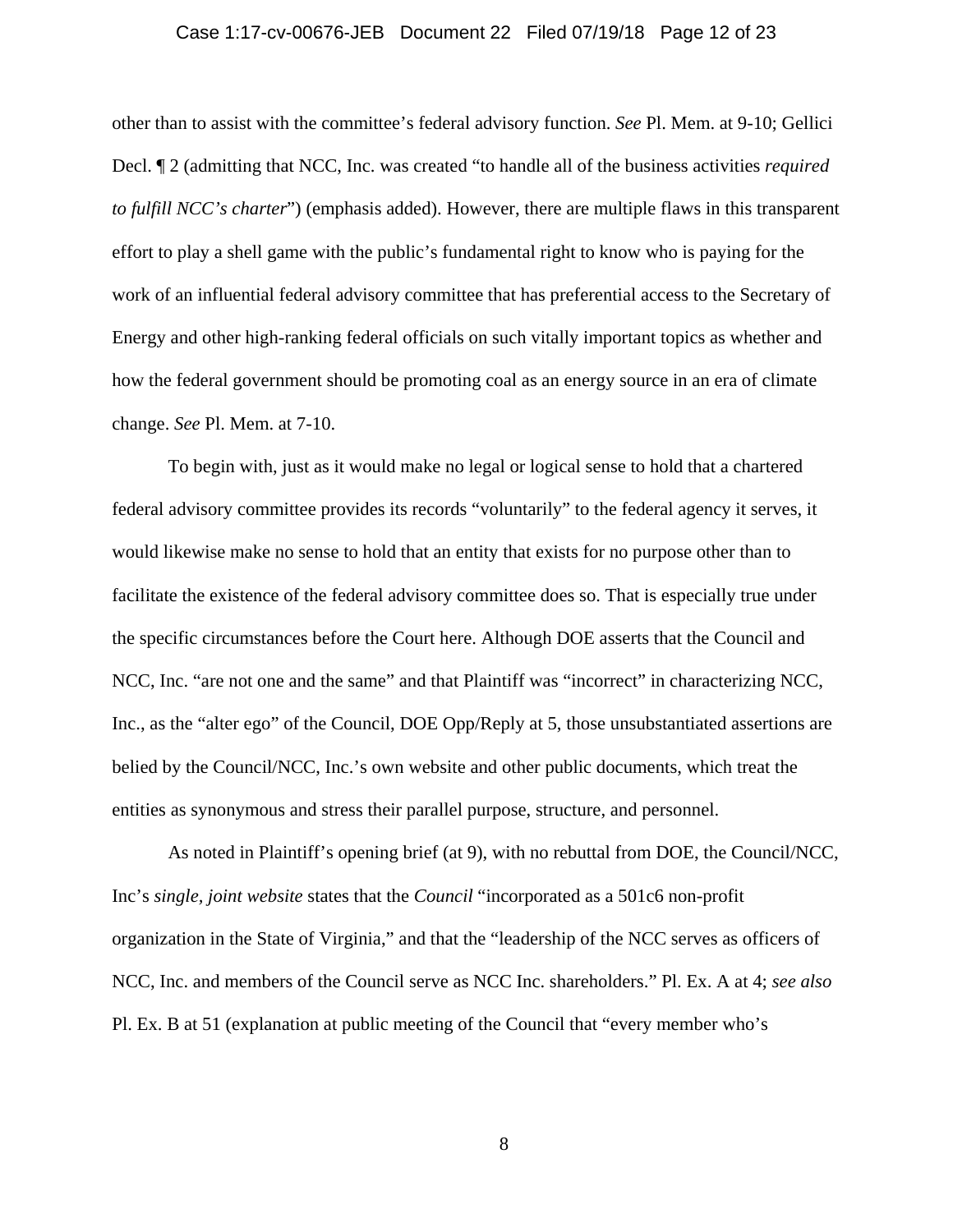#### Case 1:17-cv-00676-JEB Document 22 Filed 07/19/18 Page 13 of 23

appointed to the Council is also a shareholder" of NCC, Inc. and that the "officers [of NCC, Inc.] are the same officers as the Coal Council").<sup>5</sup>

The website also represents that the "activities and operations of the NCC are funded solely from member contributions," *id*. at 6, i.e., the very same member "contributions" that NCC, Inc.'s declarant says are provided *to NCC, Inc.*, and are reflected in NCC, Inc.'s "financial records." Gelleci Decl. ¶¶ 5, 6; *see also* Pl. Ex. B at 51 (explanation in public meeting that NCC, Inc. collects the "member" dues that support the Council's advisory relationship with DOE). In addition, the Council/NCCs public website and even the Council's formal DOE charter provides the *Council's* "CONTACT" information as the address, phone, and fax number of "*National Coal Council, Inc.*" Pl. Ex. A at 6 (footer of Council's website) (emphasis added); *see also* Pl. Ex. C at 6 (charter, reproduced on website). In other words, the Council and NCC, Inc., exist in exactly the same physical location as well as being held out to the public on social media as being one and the same.

In addition, the only two individuals described on the joint website as "*NCC* Staff" including Ms. Gellici who, as noted, is simultaneously the CEO of both the Council and NCC, Inc.—are employees of NCC, Inc. and their contact information is the same as that for NCC, Inc. *See* Pl. Ex. W; *see also* 82 Fed. Reg. 11,211, 11,212 (Feb. 21, 2017) (Pl. Ex. H) (DOE's formal notice of Council meeting, stating that the "NCC Business Report" would be presented by "NCC CEO Janet Gellici"); Pl. Ex. L at 3 (public notice of Council's spring meeting stating that "Janet Gellici, CEO, NCC" would provide a report on "Governance issues," including "NCC, Inc.

<sup>5</sup> Although Ms. Gellici appears to imply that NCC, Inc. has its own website, *see* Gellici Decl. ¶ 3 (referring to the "operating expenses for NCC. Inc., including expenses related to website upkeep") in fact there is no separate website for NCC, Inc. There is only *one* website: the Council's, *see* www.nationalcoalcouncil.org, which describes the Council and NCC, Inc. as overlapping and interchangeable entities.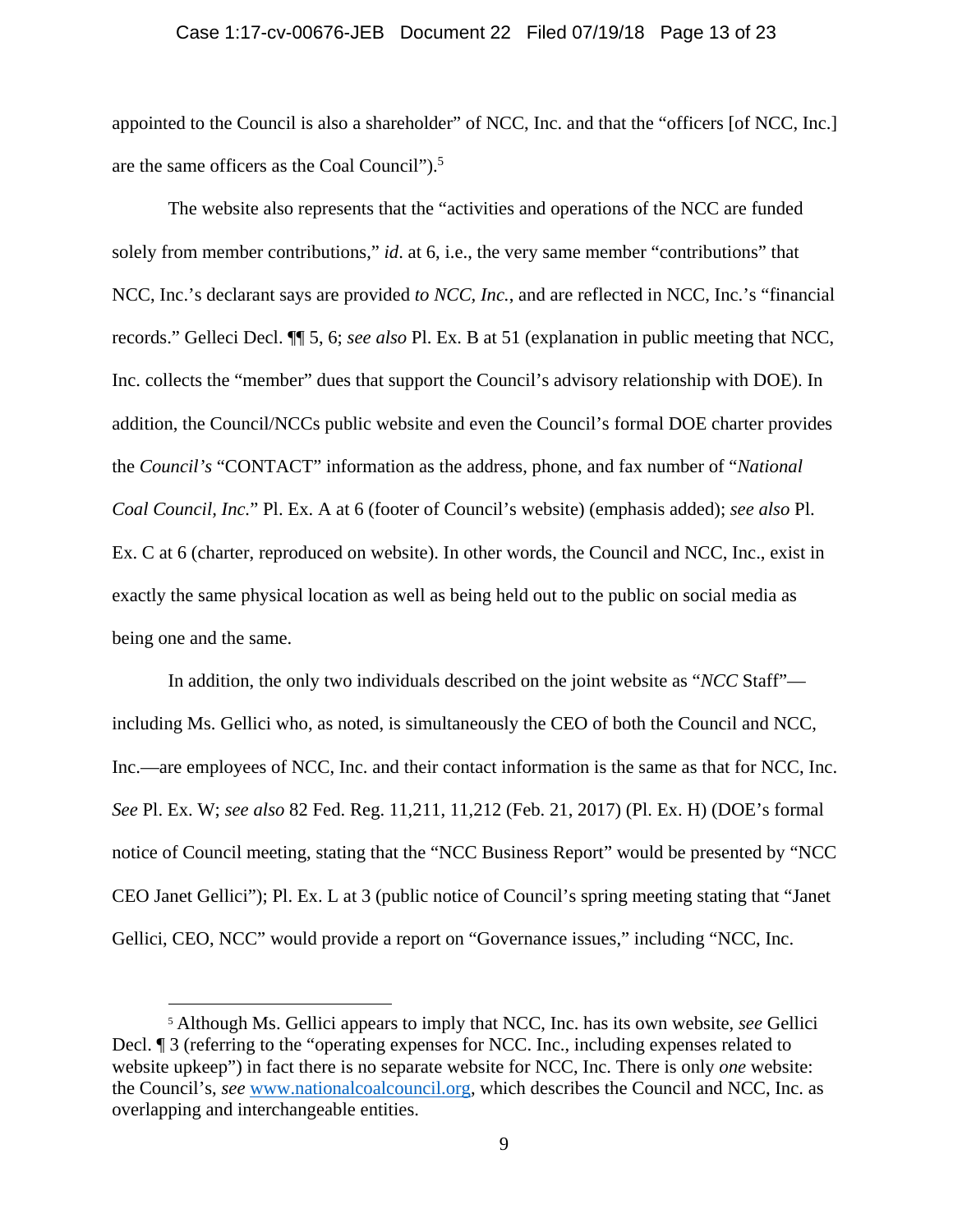#### Case 1:17-cv-00676-JEB Document 22 Filed 07/19/18 Page 14 of 23

Bylaws Revision-Membership Vote"). Further, along with serving as the pass-through entity for the Council's funding by its members, NCC, Inc. also directly participates in the *substantive advisory work* of the Council by actually "draft[ing]" the Council's reports to the Secretary of Energy and also "pull[ing] together the data for the public deliberation and scrutiny" in which the Council engages. Pl. Ex. B at 54, 55.

But even more important than these myriad indicia of alter ego status, NCC, Inc.'s own formal filings with the State of Virginia and the Internal Revenue Service ("IRS") belie any notion that there is any real distinction between the entities. Both NCC, Inc.'s public "Bylaws" and the returns it files with the IRS unequivocally present NCC, Inc. *as the federal advisory committee* authorized to provide recommendations to the Secretary of Energy.

The Bylaws state that "[m]eetings of members *of the Corporation* held to develop and consider advice, information or recommendations *to be given to the Secretary of Energy* shall be subject to and consistent with the Federal Advisory Committee Act," and that "[m]embers *of the Corporation* are selected and appointed to serve *on the National Council by the Secretary of Energy* . . . ." Pl. Ex. M at 1 (emphasis added). The Bylaws also provide that "[e]very request from the Secretary of Energy *to the corporation for advice, information and recommendations* shall be referred to the Executive Committee," *id*. at 10 (emphasis added), and a "Coal Policy Committee shall only deliberate upon reports for submission to, and give assistance to, the Corporation at meetings of its members *with respect to requests from the Secretary of Energy for advice, information and recommendations*." *Id*. at 8 (emphasis added).

NCC, Inc.'s federal tax returns likewise treat NCC, Inc. and the Council as one and the same. In the section of NCC, Inc.'s tax return requiring the filer to "describe the organization's mission or most significant activities," the answer provided is: "THE COUNCIL SERVES AS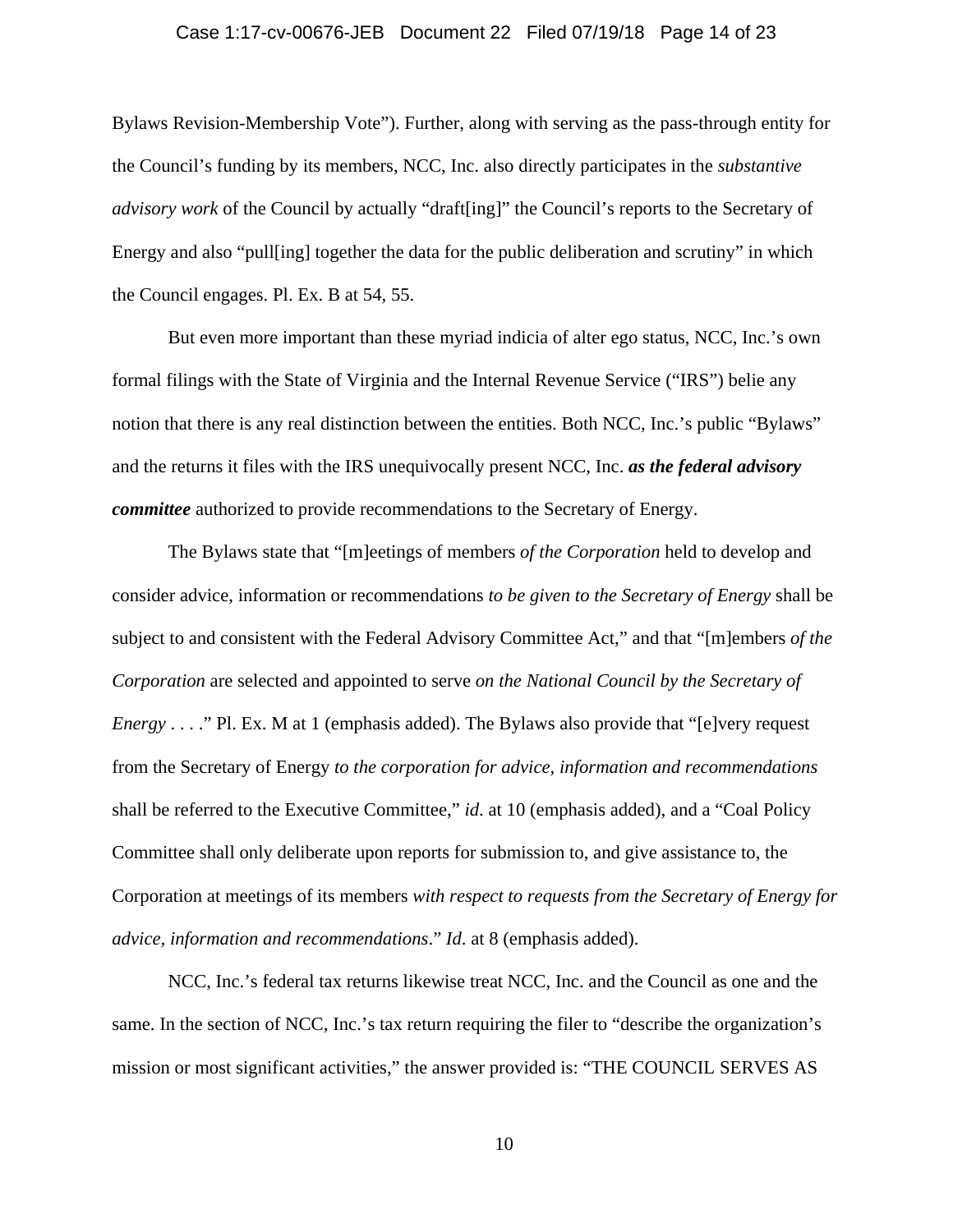#### Case 1:17-cv-00676-JEB Document 22 Filed 07/19/18 Page 15 of 23

AN ADVISORY COMMITTEE TO THE DEPARTMENT OF ENERGY \_ THE COUNCIL PROVIDES ADVICE AND RECOMMENDATIONS TO THE SECRETARY OF ENERGY REGARDING GENERAL POLICY MATTERS RELATING TO COAL PRODUCTION AND TECHNOLOGICAL, REGULATORY AND SOCIAL IMPACT ISSUES." Pl. Ex. N at 1 (capitalization in original). A similar statement is made in a part of the tax return that requires NCC, Inc. to describe *its* "Accomplishments." *Id*. at 2.

 In short, as the attorney who established NCC, Inc. declared in a public meeting of the Council, the Council and NCC, Inc. are, and hold themselves out to federal and state regulators and the public at large to be, entirely "parallel organization[s]" that have absolutely no independent purpose or function but to serve the federal advisory function for which the Council was created by DOE. Pl. Ex. B at 51. Therefore, by any reasonable measure—and certainly the one endorsed by the Court of Appeals in equivalent circumstances to prevent an entity from sidestepping federal legal obligations—NCC, Inc. surely *is* the alter ego of the Council. *See, e.g.*, *Island Architectural Woodwork, Inc. v. NLRB*, 892 F.3d 362, 370 (D.C. Cir. 2018) (finding corporate entities to have "alter ego" status for purposes of the National Labor Relations Act, and basing that finding on their "*[s]ubstantial identity of management, business purpose, operation, equipment, customers, supervision, and ownership*") (emphasis added and citations omitted); *Flynn v. R.C. Title*, 353 F.3d 953, 958 (D.C. Cir. 2004) (holding that two companies were "alter egos" of each other for purposes of paying into a multi-employer pension fund based on the "similarities between the two enterprises in their *ownership, management, business purpose, operations, equipment, and customers*") (emphasis added); *Capital Tel*. *Co. v. FCC*, 498 F.2d 734, 737-78 (D.C. Cir. 1974) (upholding agency's treatment of separate applications by a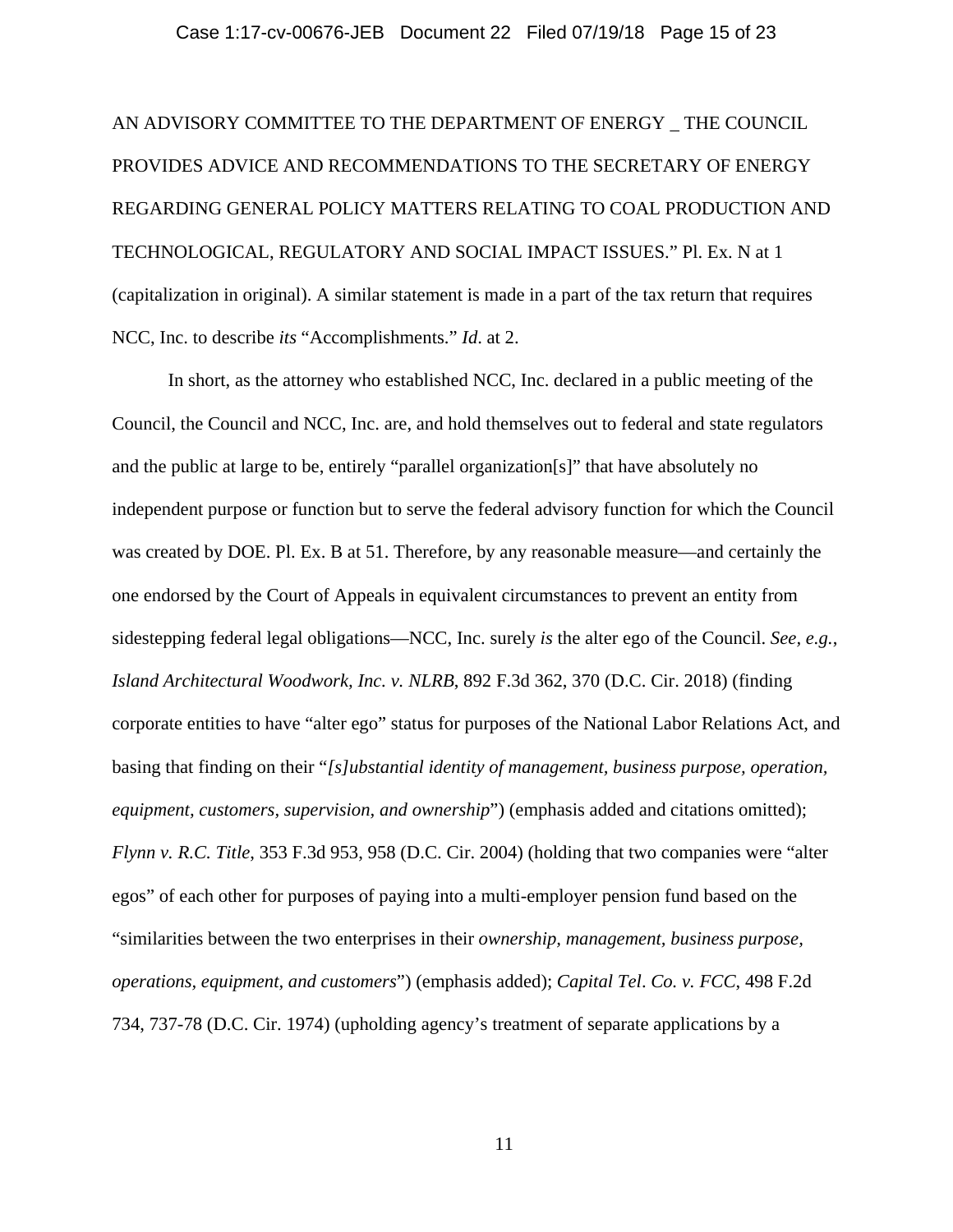#### Case 1:17-cv-00676-JEB Document 22 Filed 07/19/18 Page 16 of 23

corporation and an individual for two radio channels as a single application because the individual was the sole stockholder of the corporation and controlled its operations).

 Not only do the Council and NCC, Inc. have all of the earmarks of alter egos as defined by the D.C. Circuit but, even more germane to this case, the Court of Appeals has specifically "admonished that 'the fiction of a corporate entity cannot stand athwart sound regulatory practice,'" *Quinn v. Butz*, 510 F.2d 743, 759 (D.C. Cir. 1975) (quoting *Capital Tel. Co.*, 498 F.2d at 738 n.11), and that "[p]rominently included [among situations in which courts reject the use of alter egos] are *those wherein the corporate fiction would enable circumvention of a statute*." *Quinn*, 510 F.2d at 758 n.95 (emphasis added) (citing *Anderson v. Abbott*, 321 U.S. 349, 362-63 (1944)); *cf. Capital Tel. Co.*, 498 F.2d at 738 n.10 (explaining that where a "*statutory purpose could be easily frustrated* through the use of separate corporate entities[,], a regulatory commission is entitled to look through corporate entities and treat the separate entities as one for purposes of regulation").

 Enabling "circumvention of a statute"—namely, FOIA's disclosure mandate as well as the public accountability provisions of both FOIA and FACA—is exactly what is at stake in this case. The CEO of the Council/NCC, Inc. has admitted as much, conceding in her sworn Declaration that the purportedly separate status of NCC, Inc. is being relied on to prevent the public from learning whether "NCC, Inc.'s operations *and NCC reports are dominated by certain members*" with financial interests in promoting the coal industry, a "practice" that "FACA prohibits," Gellici Decl. ¶ 7 (emphasis added), and that Congress regarded as "[o]ne of the greatest dangers in [the] unregulated use of advisory committees . . . ." H.R. Rep. 92-107, *reprinted in* 1972 U.S.C.C.A.N. 3491, 3496.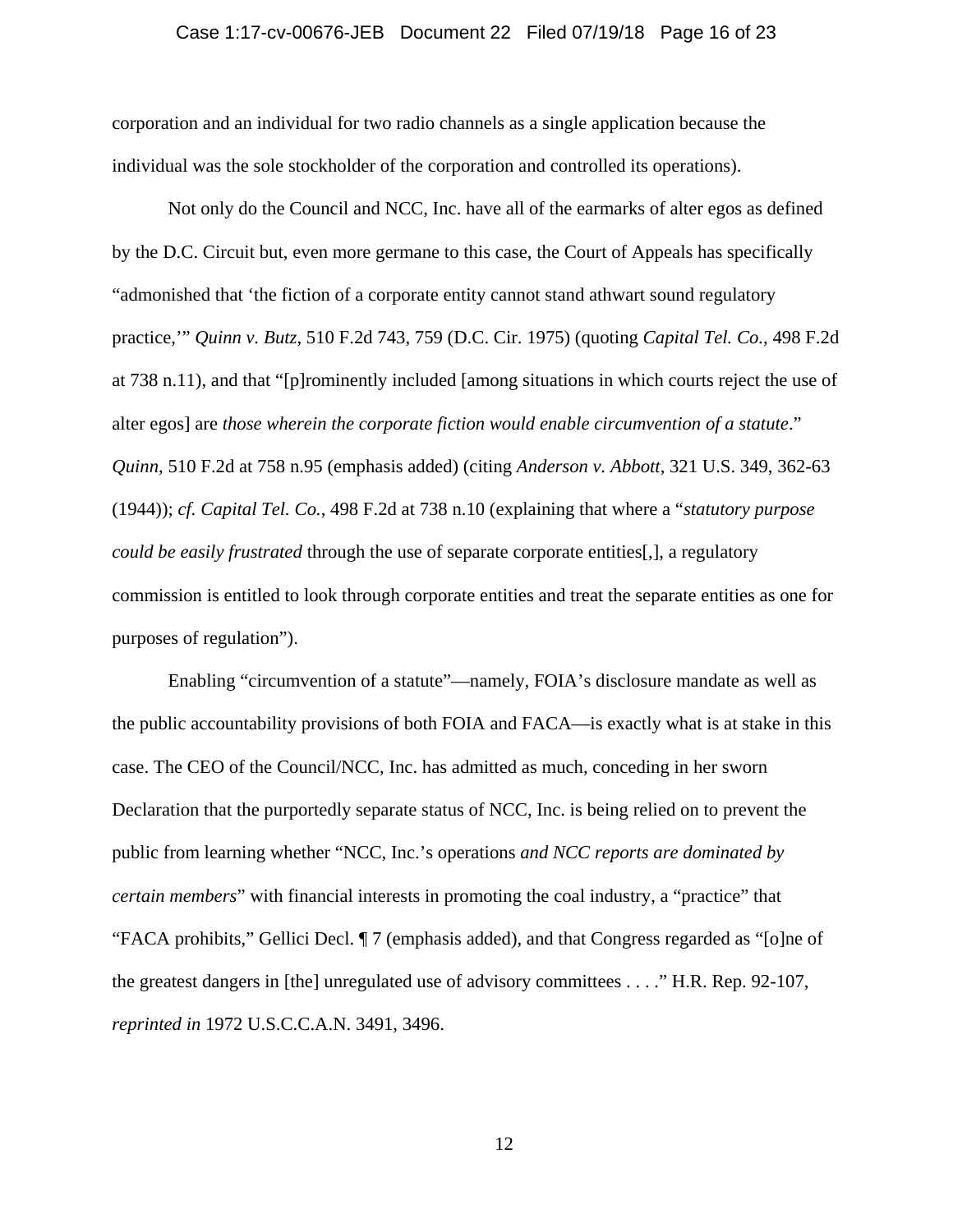#### Case 1:17-cv-00676-JEB Document 22 Filed 07/19/18 Page 17 of 23

 Even further undercutting DOE's position, it is not mere happenstance that the illusory distinction between the Council and NCC, Inc. is being invoked to circumvent the public's right to know the extent to which particular representatives of the coal industry are subsidizing the work of an influential federal advisory committee in which the industry has a direct interest. As noted in Plaintiffs' opening brief (at 10 n.2)—again, with no rebuttal from DOE—the attorney who established NCC, Inc. has publicly proclaimed that affording "protection" from scrutiny by members of the public (described as "opponents" and "people who did not care for our business") was the central motivation behind the creation of NCC, Inc. Pl. Ex. B at 50.

Under Circuit precedent that makes it even more imperative that the Court reject DOE's reliance on NCC, Inc. as a justification for avoiding disclosure. *See Island Architectural Woodwork*, 892 F.3d at 370-71 (explaining that, in refusing to allow an alter ego to avoid compliance with fair labor practices, the court gave "substantial weight" to "evidence of a company's motive to evade its obligations" under fair labor laws). Any other result would establish a judicially-sanctioned blueprint for sidestepping public access and accountability obligations that otherwise apply to federal advisory committees. *See* Pl. Ex. B at 50 (explanation by the attorney who devised NCC, Inc. that "we had identified, oh, well over a hundred different FACA committees, but *none of them seemed to offer the kind of protection which was on my mind at the time; that is, to create a structure that could withstand an assault by opponents*") (emphasis added)).

 In sum, contrary to DOE's conclusory, unsubstantiated assertion that the Council and NCC, Inc. are not alter egos, the evidence is overwhelming that the two entities are, and were designed to be, so intricately intertwined that it would "work[] a clear and manifest injustice" to allow DOE to avoid public disclosure merely by pointing to NCC, Inc. as the entity that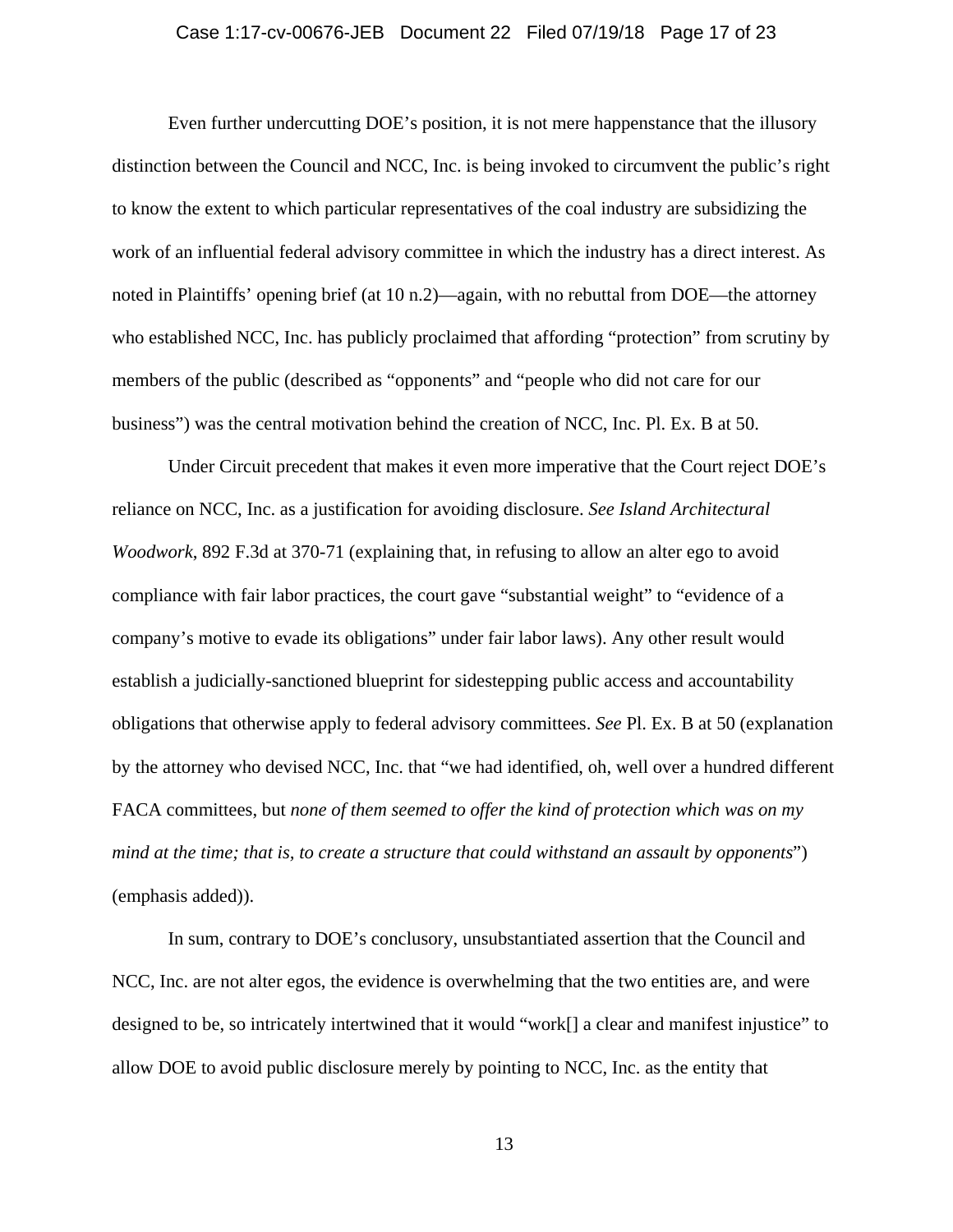#### Case 1:17-cv-00676-JEB Document 22 Filed 07/19/18 Page 18 of 23

furnished the materials at issue. *In re 1438 Meridian Place, N.W., Inc.*, 15 B.R. 89, 96 (Bankr. D.D.C. 1981); *see also Founding Church of Scientology of Washington, D.C., Inc. v. Webster*, 802 F.2d 1448, 1452 n.5 (D.C. Cir. 1986) (explaining that the "'fiction of corporate entity may be and should be disregarded in the interests of and to promote justice") (quoting *Fletcher Cyclopedia Corporations* § 25, at 305; *Quinn*, 510 F.2d at 758 n.107 (observing that "[m]any other courts for a variety of purposes have similarly disregarded the corporate fiction where its recognition would pervert the truth") (citations omitted). In light of DOE's concession that the *National Parks* test would apply but for the purported distinction between the Council and NCC, Inc., and given DOE's failure to advance any argument in its opposition/reply that the *National Parks* test can be satisfied here, Plaintiff is entitled to summary judgment with respect to the Exemption 4 materials withheld as "confidential."6

## **B. DOE HAS NOT ESTABLISHED THAT ANY OF THE WITHHELD MATERIALS ARE "PRIVILEGED."**

In response to Plaintiff's argument that DOE failed to establish that any of the withheld documents are "privileged," *see* Pl. Mem. at 33-37, DOE contends that it has properly withheld one document in its entirety (Doc. 3), on the basis that it is "subject to the protections of the

<sup>6</sup> Even if DOE were correct in applying the *Critical Mass* test, DOE has still fallen short of justifying its withholdings. Under *Critical Mass,* the withheld information must be of a kind that "would customarily not be released to the public by the person from whom it was obtained." *Critical Mass Energy Project v. Nuclear Regulatory Comm'n*, 975 F.2d 871, 879 (D.C. Cir. 1992) (en banc). Even assuming that NCC, Inc. (an idiosyncratic entity that has no function other than to support the work of a federal advisory committee) can be said to have any "customary" practice at all, the fact is that the Council/NCC. Inc. routinely publicizes some information regarding *who* is financially contributing to the advisory committee's work, even if the specific level of the contribution is not regularly disclosed. *See, e.g.*, Pl. Ex. J (public document stating "Thank You NCC Supporters 2016" and identifying "Level 1," "Level 2," and "Level 3" "Annual Dues Contributors"); Pl. Ex. L (advertising the "Event Hosts" and "Break/Breakfast Hosts" at a Council meeting, including Soap Creek Energy and Southern Company).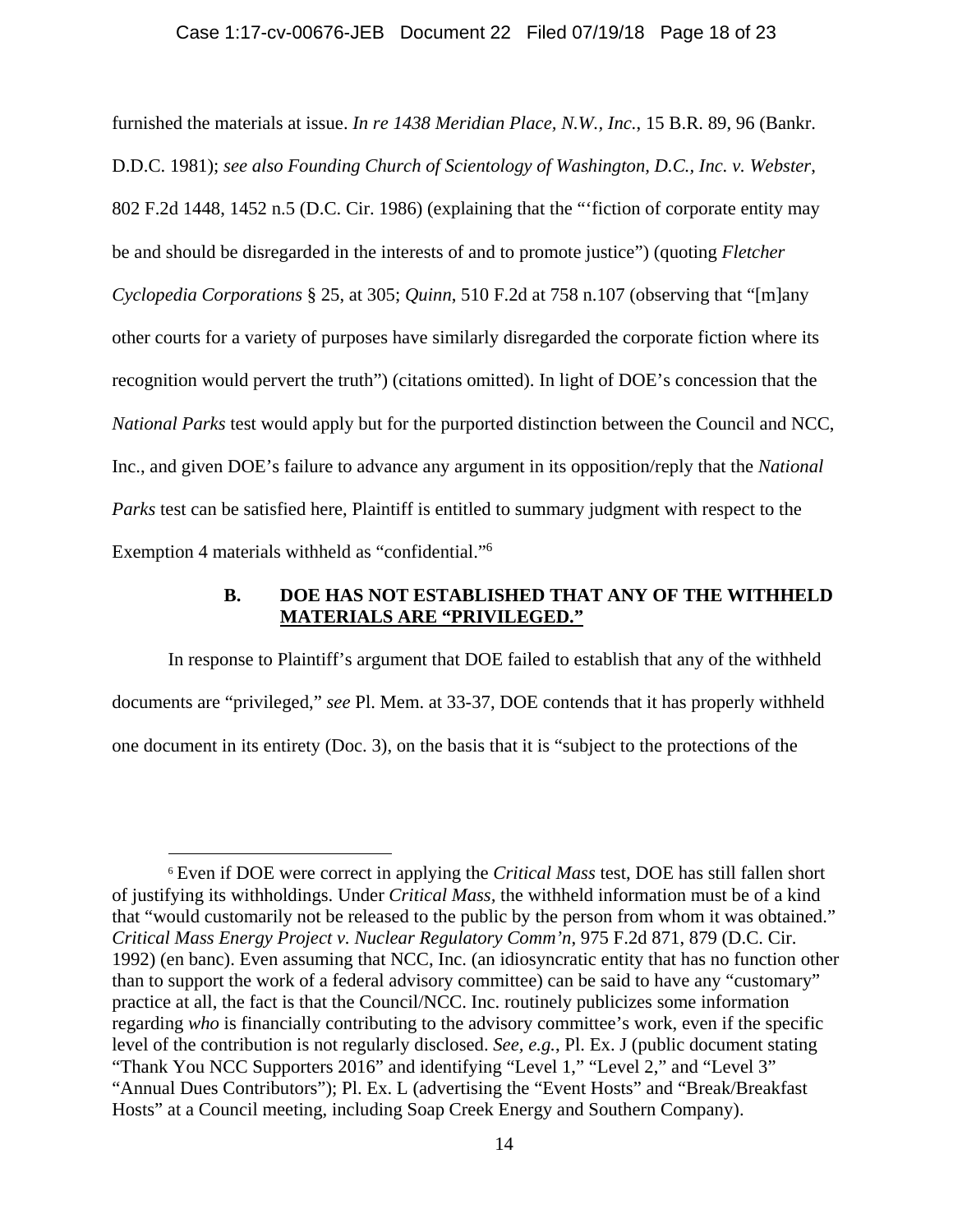#### Case 1:17-cv-00676-JEB Document 22 Filed 07/19/18 Page 19 of 23

work product privilege." DOE Opp/Reply at  $7<sup>7</sup>$  However, DOE, as before, has not supported its invocation of the work-product privilege. Although DOE asserts that the document was prepared by NCC, Inc.'s "outside counsel for NCC, Inc.'s [in house] counsel in potential private litigation," *id.*, DOE has submitted nothing from either "counsel" attesting that the document was in fact prepared "in anticipation of litigation," as required for invocation of the work-product privilege. Fed. R. Civ. P. 26(b)(3). Moreover, while DOE has belatedly submitted a Declaration from a Council/NCC, Inc. official (Ms. Gellici), she says nothing about Doc. 3, much less information to support the proposition that it meets the strictures of the work-product privilege.

 Rather, DOE's only support for the claim of privilege is the two-sentence description of the document in the *Vaughn* index, which includes the now-abandoned assertion that the document "is a privileged attorney-client communication," ECF No. 16-1 at 2, and one paragraph in the supplemental Declaration submitted by DOE's *FOIA Officer*. That paragraph says that the document concerns "litigation strategies in a potential private litigation related to NCC, Inc.," Supp. Morris Decl.  $\llbracket 22$ , but says nothing further about whether any litigation actually ensued, what role (if any) the document played in preparing for the litigation, the circumstances under which the document was provided to DOE, or any other specific facts that might bear on a work-product claim. *See National Ass'n of Criminal Defense Lawyers v. Dep't of Justice Executive Office for U.S. Attorney*, 844 F.3d 246, 252-53 (D.C. Cir. 2016) (explaining that the Court of Appeals applies a "because of" test in ascertaining work-product status, "asking whether, in light of the nature of the document and the factual situation in the particular case, the document can fairly be said to have been prepared or obtained in the prospect of litigation")

<sup>7</sup> DOE has abandoned any argument that the document could be withheld under the attorney-client privilege. *See* Pl. Mem. at 33-35 (explaining that disclosure of the documents to DOE waived any assertion of the attorney-client privilege).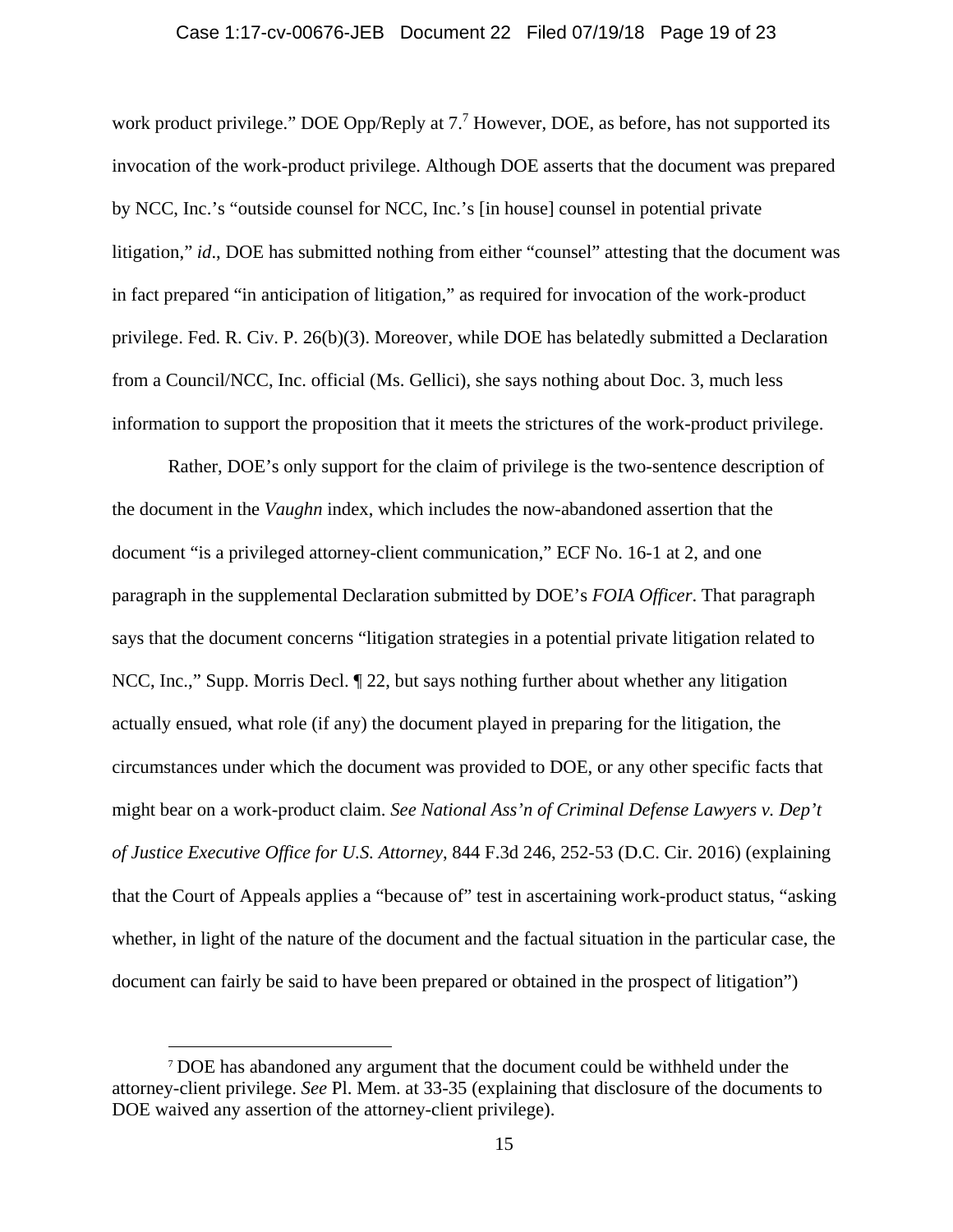(citation omitted). Such an amorphous statement by an agency FOIA Officer with no discernible personal knowledge of the circumstances surrounding the document's creation or dissemination is inadequate to support a claim of work-product privilege especially where, as here, the public has a significant interest in learning about the activities of a federal advisory committee and there is a "strong presumption in favor of disclosure." *Nat'l Ass'n of Home Builders v. Norton*, 309 F.3d 26, 32 (D.C. Cir. 2002) (quotation omitted).8

## **II. DOE DID NOT CONDUCT A SEARCH REASONABLY CALCULCATED TO UNCOVER ALL RESPONSIVE RECORDS.**

Plaintiff's motion enumerated a number of specific ways in which DOE failed to conduct a reasonable search for all responsive records. *See* Pl. Mem. at 39-44. Rather than rebut Plaintiff's arguments, DOE has confirmed them.

 First, DOE concedes that it searched for responsive records *only* within the Office of Fossil Energy ("FE"), and did not search anywhere else within the Department, including the Office of the Secretary. *See* Supp. Morris Decl. ¶ 7. DOE justifies this limited search on the grounds that DOE "determined, based on the nature of Plaintiff's request and the staff's knowledge of DOE's organization structure, that responsive documents for Plaintiff's FOIA request *would be located within the Office of Fossil Energy*." *Id*. ¶ 7 (emphasis added).

Plainly, however, the fact that responsive records "would be located" within FE does not mean that this one part of DOE is the *only* location where physical and/or electronic records

<sup>8</sup> Even if DOE had demonstrated that any part of Doc. 3 could be withheld on workproduct grounds, the agency did not support withholding the five-page document in its entirety. DOE's FOIA Officer says only that the document was "withheld in full" because it "regard[s] litigation strategies in a potential private litigation," Supp. Morris Decl. ¶ 22, but the he does not address whether there is any segregable portion of the document that could be disclosed, such as a narrative description of the dispute to which the document pertains. *See also* Pl. Mem. at 37-39 (explaining agency's obligation to furnish all reasonably segregable non-exempt materials).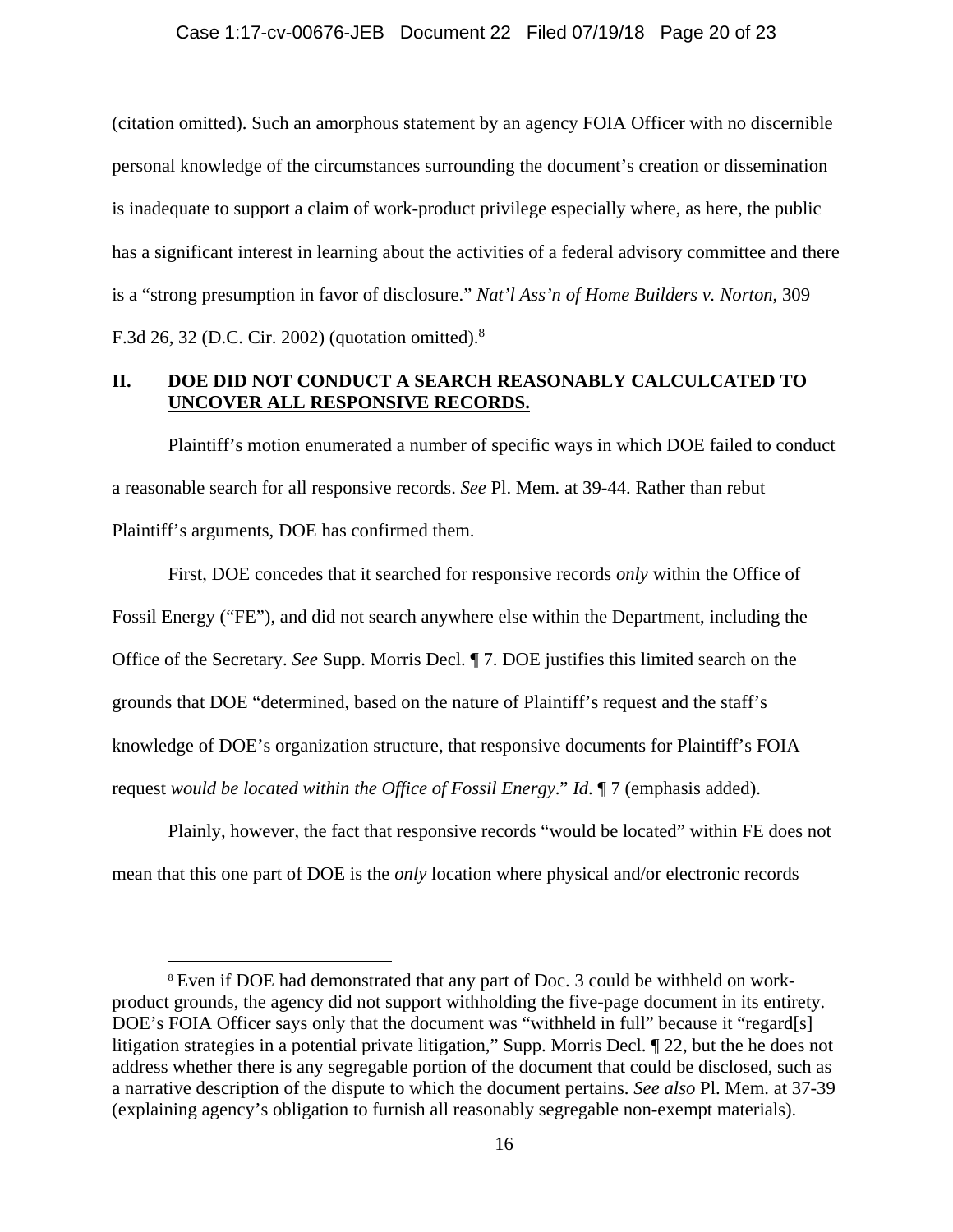#### Case 1:17-cv-00676-JEB Document 22 Filed 07/19/18 Page 21 of 23

would likely be found. An agency's search may be upheld as reasonable only if the agency's "affidavits or declarations . . . aver that *all files likely to contain responsive materials* (if such records exist) were searched." *Coffey v. Bureau of Land Mgmt*., 249 F. Supp. 3d 488, 497 (D.D.C. 2017) (Boasberg, J.) (emphasis added) (quoting *Oglesby v. Dep't of Army*, 920 F.2d 57, 68 (D.C. Cir. 1990)). There is no such attestation in DOE's Declarations; nor could there be.

 Most clearly, as Plaintiff stressed in its opening brief—with no response from DOE in either its reply memorandum or supplemental Declaration—DOE should at bare minimum have searched the Office of the Secretary of Energy, *the DOE official to whom the Council/NCC, Inc. provides its formal recommendations*. *See* Pl. Mem. at 40; *see also Public Emps. for Envtl. Responsibility. v. U.S. EPA*, \_\_ F. Supp. 3d \_\_, No. 17-652 (BAH), 2018 WL 2464463, at \*3 (D.D.C. June 1, 2018) ("'[I]f an agency has reason to know that certain places may contain responsive records, it is obligated under FOIA to search barring an undue burden.'") (quoting *Valencia-Lucena v. U.S. Coast Guard*, 180 F.3d 321, 327 (D.C. Cir. 1999)).

 Second, with regard to Plaintiff's argument that DOE itself said that it searched only for physical and electronic records containing the search term "National Coal Council" and made no mention of the use of "NCC, Inc." as a search term (or any other search term designed to locate documents in categories 6-13 of Plaintiff's request), *see* Pl. Mem. at 42, DOE's response is a non sequitur. DOE says that "as evidenced by the fact that NCC, Inc. documents were, in fact, located, DOE did search for responsive documents related to NCC, Inc." DOE Opp/Reply at 3. But the unsurprising fact that DOE's search turned up some documents pertaining to NCC, Inc. in files searched using the search term "National Coal Council" does *not* mean that DOE conducted a search reasonably calculated to locate *all* documents relating to NCC, Inc.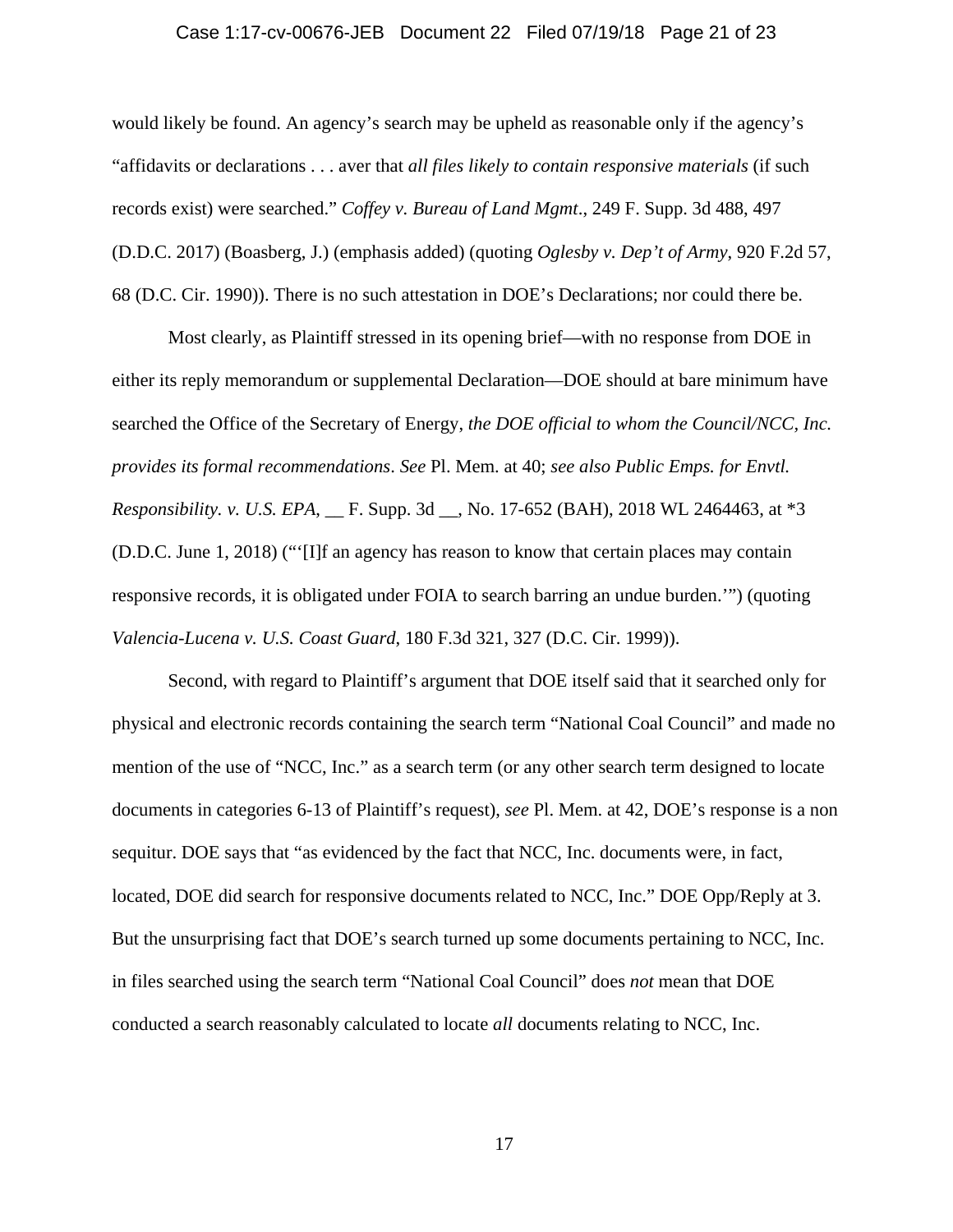#### Case 1:17-cv-00676-JEB Document 22 Filed 07/19/18 Page 22 of 23

What DOE conspicuously does not say in its Declarations (and evidently cannot say) is that it conducted a search of either its physical or electronic files specifically using "NCC, Inc." as a search term, although Plaintiff's request was heavily focused on the creation and use of NCC, Inc. as the Council's alter ego. This omission also renders the search facially inadequate under Circuit precedent. *See Coffey*, 249 F. Supp. 2d at 498 (holding that agency's search was legally deficient because the court could not "confirm that the agency's choice [of search terms] was '*reasonably* calculated to lead to [all] responsive documents'") (quoting *Bigwood v. U.S. Dep't of Def.*, 132 F. Supp. 3d 124, 140 (D.D.C. 2015)).<sup>9</sup>

#### **CONCLUSION**

 For the foregoing reasons and those set forth in Plaintiff's opening brief, the Court should grant Plaintiff's motion for summary judgment and (1) order DOE promptly to disclose the documents withheld on Exemption 4 grounds, because Plaintiff is entitled to those documents as a matter of law and there is a significant public interest in their disclosure; and (2) order DOE to conduct a new search.

<sup>9</sup> These deficiencies in the search also help to explain why DOE admittedly did not locate a single document predating 2008, *see* Pl. Mem. at 43, although DOE attributes that to the agency's "historical document management practice." Supp. Morris Decl. ¶ 13. Moreover, DOE's explanation for why it did not locate any physical or electronic records encompassing 22 years of the Council's existence makes no sense in view of what DOE *has* produced. DOE's FOIA Officer says that prior to 2015, "records [pertaining to advisory committees] could be transferred to [the National Archives and Records Administration] *when they were three years old*." *Id*. (emphasis added). But that would not explain why DOE located some 2008 records that were *nine years old* when DOE searched for documents responsive to Plaintiff's request and yet, at the same time, DOE failed to locate a single responsive document dated between 1986 and 2008. This unexplained discrepancy in DOE's explanation for the meager results of its search further reinforces why DOE should be ordered to conduct a more thorough search.